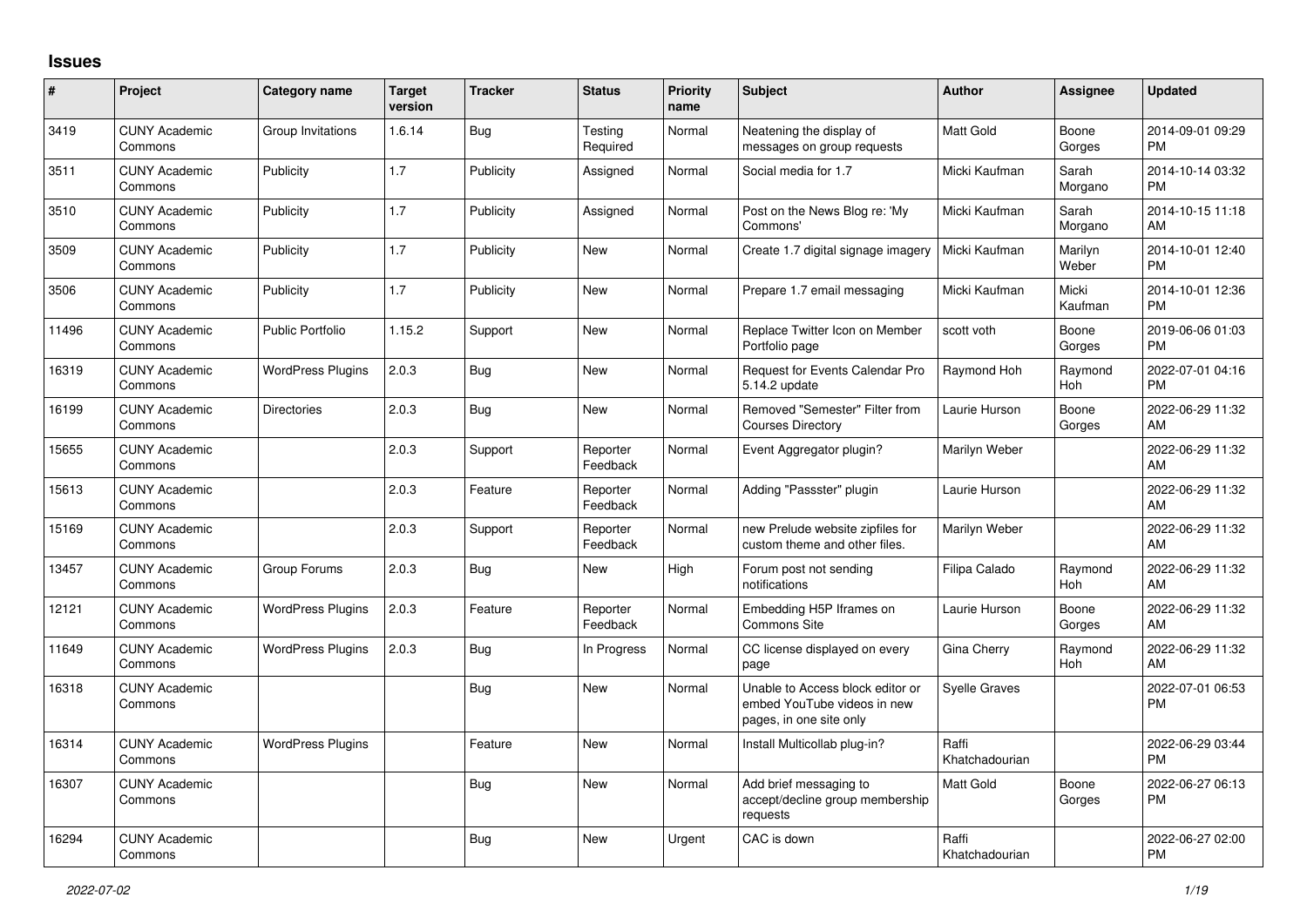| #     | Project                         | <b>Category name</b>     | <b>Target</b><br>version | <b>Tracker</b> | <b>Status</b>        | <b>Priority</b><br>name | <b>Subject</b>                                                       | <b>Author</b>           | <b>Assignee</b> | <b>Updated</b>                |
|-------|---------------------------------|--------------------------|--------------------------|----------------|----------------------|-------------------------|----------------------------------------------------------------------|-------------------------|-----------------|-------------------------------|
| 16290 | <b>CUNY Academic</b><br>Commons |                          |                          | Feature        | Reporter<br>Feedback | Normal                  | Add Table Of Contents Block<br>plug-in                               | Raffi<br>Khatchadourian |                 | 2022-06-24 10:26<br>AM        |
| 16255 | <b>CUNY Academic</b><br>Commons | WordPress (misc)         |                          | <b>Bug</b>     | <b>New</b>           | Normal                  | Need to define 'MULTISITE'<br>constant in wp-config.php              | Raymond Hoh             |                 | 2022-06-19 09:31<br>AM        |
| 16245 | <b>CUNY Academic</b><br>Commons | WordPress (misc)         |                          | Bug            | Reporter<br>Feedback | Normal                  | Save Button missing on<br>WordPress Profile page                     | scott voth              | Raymond<br>Hoh  | 2022-06-16 03:09<br><b>PM</b> |
| 16177 | <b>CUNY Academic</b><br>Commons | Reply By Email           |                          | Bug            | <b>New</b>           | Normal                  | Switch to Inbound mode for RBE                                       | Raymond Hoh             | Raymond<br>Hoh  | 2022-05-30 04:32<br><b>PM</b> |
| 16110 | <b>CUNY Academic</b><br>Commons |                          |                          | Support        | Reporter<br>Feedback | Normal                  | remove Creative Commons<br>license from pages?                       | Marilyn Weber           | Raymond<br>Hoh  | 2022-05-17 06:11<br><b>PM</b> |
| 16099 | <b>CUNY Academic</b><br>Commons |                          |                          | Support        | Reporter<br>Feedback | Normal                  | request for Newsletter Glue                                          | Marilyn Weber           |                 | 2022-05-13 12:14<br><b>PM</b> |
| 15767 | <b>CUNY Academic</b><br>Commons | WordPress (misc)         |                          | Support        | New                  | Normal                  | Site loading slowly                                                  | scott voth              | Boone<br>Gorges | 2022-04-04 08:56<br><b>PM</b> |
| 15757 | <b>CUNY Academic</b><br>Commons |                          |                          | Bug            | <b>New</b>           | Normal                  | Members # do not match                                               | Laurie Hurson           |                 | 2022-03-30 04:52<br><b>PM</b> |
| 15685 | <b>CUNY Academic</b><br>Commons |                          |                          | Support        | New                  | High                    | problem with chrome?                                                 | Marilyn Weber           |                 | 2022-04-25 03:40<br><b>PM</b> |
| 15565 | <b>CUNY Academic</b><br>Commons |                          |                          | Support        | <b>New</b>           | Normal                  | Events - send updates to an email<br>listserv                        | <b>Marilyn Weber</b>    |                 | 2022-03-10 01:06<br><b>PM</b> |
| 15516 | <b>CUNY Academic</b><br>Commons | <b>WordPress Plugins</b> |                          | Bug            | Reporter<br>Feedback | Normal                  | Can't publish or save draft of post<br>on wordpress.com              | Raffi<br>Khatchadourian | Raymond<br>Hoh  | 2022-03-02 05:52<br><b>PM</b> |
| 15370 | <b>CUNY Academic</b><br>Commons |                          |                          | Support        | Reporter<br>Feedback | Normal                  | All-in-One Event Calendar?                                           | Marilyn Weber           |                 | 2022-02-17 11:03<br>AM        |
| 15260 | <b>CUNY Academic</b><br>Commons |                          |                          | Support        | Reporter<br>Feedback | Normal                  | Diacritical markings   European<br><b>Stages</b>                     | Marilyn Weber           |                 | 2022-02-04 08:16<br>AM        |
| 15045 | <b>CUNY Academic</b><br>Commons |                          |                          | Support        | <b>New</b>           | Normal                  | no result for KCeL in the search<br>box on the commons               | Marilyn Weber           |                 | 2021-12-10 11:29<br>AM        |
| 14940 | <b>CUNY Academic</b><br>Commons |                          |                          | <b>Bug</b>     | New                  | Normal                  | Discrepancy between Commons<br>profile "sites" and actual # of sites | Laurie Hurson           |                 | 2021-11-08 11:09<br>AM        |
| 14936 | <b>CUNY Academic</b><br>Commons |                          |                          | Bug            | New                  | Normal                  | Commons websites blocked by<br>SPS campus network                    | Laurie Hurson           |                 | 2021-11-03 03:57<br><b>PM</b> |
| 14908 | <b>CUNY Academic</b><br>Commons | Performance              |                          | Bug            | New                  | Normal                  | Stale object cache on cdev                                           | Raymond Hoh             | Boone<br>Gorges | 2021-12-07 09:45<br>AM        |
| 14792 | <b>CUNY Academic</b><br>Commons |                          |                          | Bug            | New                  | Normal                  | Inconsistent email notifications<br>from gravity forms               | Raffi<br>Khatchadourian |                 | 2021-10-04 01:50<br><b>PM</b> |
| 14784 | <b>CUNY Academic</b><br>Commons |                          |                          | Support        | Reporter<br>Feedback | Normal                  | User report of logo problem when<br>using Customizer theme           | Marilyn Weber           |                 | 2021-09-17 10:25<br>AM        |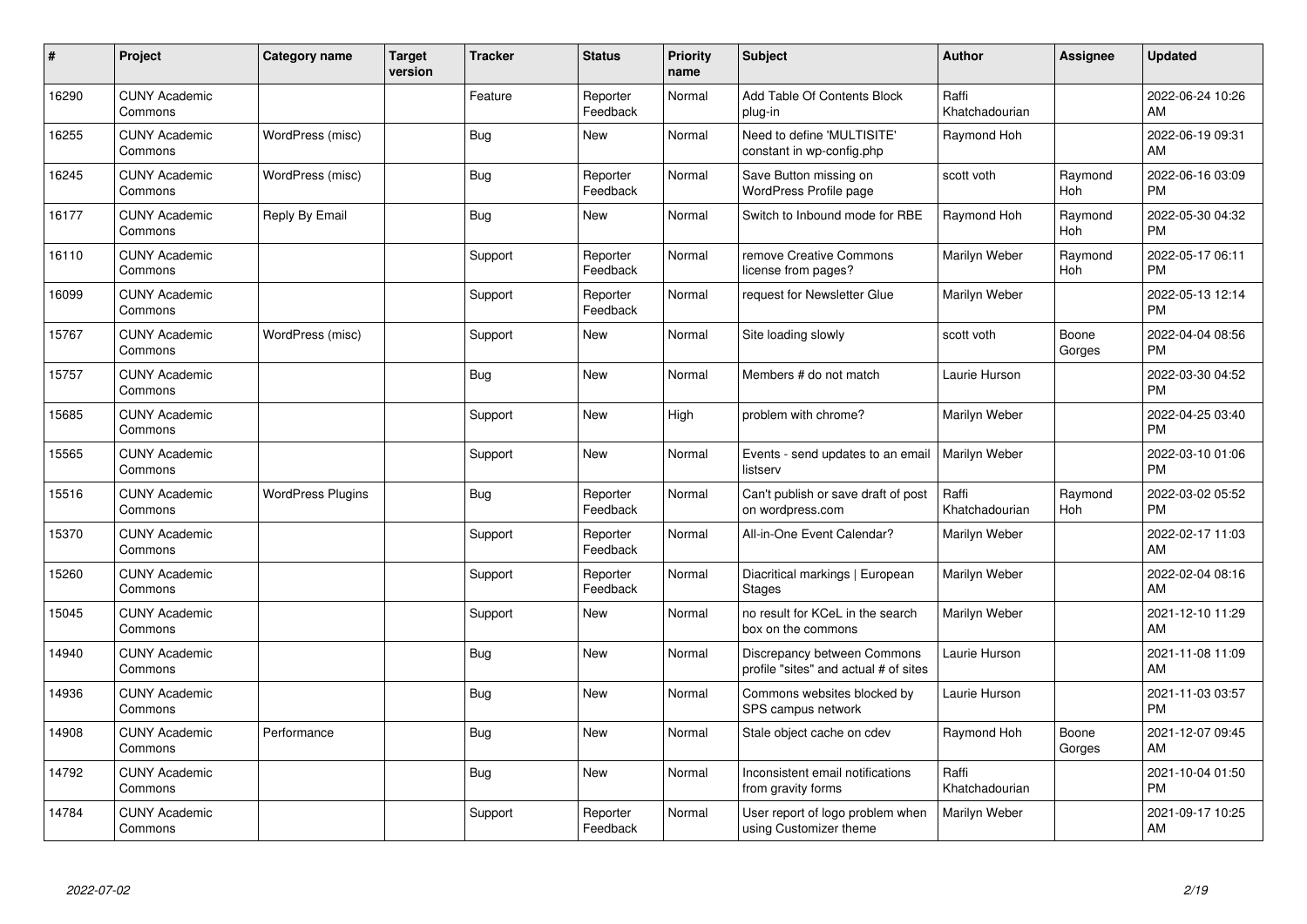| #     | Project                                                                 | <b>Category name</b>           | <b>Target</b><br>version | <b>Tracker</b> | <b>Status</b>        | <b>Priority</b><br>name | <b>Subject</b>                                                         | <b>Author</b>      | Assignee            | <b>Updated</b>                |
|-------|-------------------------------------------------------------------------|--------------------------------|--------------------------|----------------|----------------------|-------------------------|------------------------------------------------------------------------|--------------------|---------------------|-------------------------------|
| 12062 | AD/O365 Transition<br>from NonMatric to<br><b>Matriculated Students</b> |                                |                          | Feature        | In Progress          | Normal                  | create solution and console<br>project                                 | Emilio Rodriguez   | Emilio<br>Rodriguez | 2019-11-12 03:56<br><b>PM</b> |
| 11968 | JustPublics@365<br>MediaCamp                                            |                                |                          | Feature        | <b>New</b>           | Normal                  | Nanoscience Retractable Display<br>Unit                                | Donald Cherry      | Bonnie<br>Eissner   | 2021-02-19 08:50<br>AM        |
| 8992  | <b>NYCDH Community</b><br>Site                                          |                                |                          | Bug            | Assigned             | Normal                  | Multiple RBE error reports                                             | <b>Matt Gold</b>   | Raymond<br>Hoh      | 2017-12-11 05:43<br><b>PM</b> |
| 2618  | <b>NYCDH Community</b><br>Site                                          |                                |                          | Bug            | Assigned             | Low                     | Mark blogs as spam when created   Matt Gold<br>by users marked as spam |                    | Boone<br>Gorges     | 2013-06-09 11:38<br><b>PM</b> |
| 2577  | <b>NYCDH Community</b><br>Site                                          |                                |                          | Feature        | Assigned             | Low                     | Investigate Potential to Add Links<br>to the Forum                     | <b>Mark Newton</b> | Alex Gil            | 2013-05-16 09:40<br><b>PM</b> |
| 2576  | NYCDH Community<br>Site                                                 |                                |                          | <b>Bug</b>     | Hold                 | Low                     | Test Next Button in Javascript<br><b>Tutorial Under Activities</b>     | <b>Mark Newton</b> | Alex Gil            | 2013-05-18 02:55<br><b>PM</b> |
| 2574  | NYCDH Community<br>Site                                                 |                                |                          | Feature        | Assigned             | Normal                  | Add Way to Upload Files to<br>Groups                                   | <b>Mark Newton</b> | Raymond<br>Hoh      | 2013-05-18 07:46<br><b>PM</b> |
| 2573  | NYCDH Community<br><b>Site</b>                                          |                                |                          | Feature        | Reporter<br>Feedback | Normal                  | Add dh_nyc twitter list feed to site                                   | <b>Mark Newton</b> | Matt Gold           | 2013-05-16 11:42<br><b>PM</b> |
| 2571  | NYCDH Community<br>Site                                                 |                                |                          | Feature        | Assigned             | Normal                  | Add Google custom search box to<br>homepage                            | <b>Mark Newton</b> | Raymond<br>Hoh      | 2013-05-18 07:49<br><b>PM</b> |
| 15883 | <b>CUNY Academic</b><br>Commons                                         |                                | 2.1.0                    | Feature        | <b>New</b>           | Normal                  | Release BPGES update                                                   | Boone Gorges       | Boone<br>Gorges     | 2022-05-26 10:39<br>AM        |
| 15194 | <b>CUNY Academic</b><br>Commons                                         | Internal Tools and<br>Workflow | 2.1.0                    | Feature        | New                  | Normal                  | PHPCS sniff for un-restored<br>switch to blog() calls                  | Boone Gorges       | Jeremy Felt         | 2022-05-26 10:45<br>AM        |
| 13946 | <b>CUNY Academic</b><br>Commons                                         | <b>WordPress Plugins</b>       | 2.1.0                    | Support        | Assigned             | Normal                  | Custom Embed handler For<br>OneDrive files                             | scott voth         | Raymond<br>Hoh      | 2022-05-26 10:46<br>AM        |
| 13891 | <b>CUNY Academic</b><br>Commons                                         | Internal Tools and<br>Workflow | 2.1.0                    | Feature        | <b>New</b>           | Normal                  | Migrate automated linting to<br>GitHub Actions                         | Boone Gorges       | Jeremy Felt         | 2022-06-29 11:13<br>AM        |
| 10439 | <b>CUNY Academic</b><br>Commons                                         | Design                         | 2.1.0                    | Design/UX      | <b>New</b>           | Normal                  | Create Style Guide for Commons                                         | Sonja Leix         | Sara Cannon         | 2022-06-28 01:43<br><b>PM</b> |
| 16092 | <b>CUNY Academic</b><br>Commons                                         |                                | Future<br>release        | Feature        | Hold                 | Normal                  | Don't show main site in Site<br>search results                         | Boone Gorges       | Boone<br>Gorges     | 2022-05-17 03:12<br><b>PM</b> |
| 15604 | <b>CUNY Academic</b><br>Commons                                         | <b>Email Notifications</b>     | Future<br>release        | Feature        | Assigned             | Normal                  | <b>Restructure Commons Group</b><br>Digest Email Messages              | Matt Gold          | Boone<br>Gorges     | 2022-05-26 10:45<br>AM        |
| 14987 | <b>CUNY Academic</b><br>Commons                                         | <b>WordPress Plugins</b>       | Future<br>release        | Bug            | <b>New</b>           | Normal                  | Elementor update causes<br>database freeze-up                          | Boone Gorges       | Boone<br>Gorges     | 2021-11-29 12:02<br><b>PM</b> |
| 14787 | <b>CUNY Academic</b><br>Commons                                         | <b>Plugin Packages</b>         | Future<br>release        | Feature        | New                  | Normal                  | Creating a "Design" plugin<br>package                                  | Laurie Hurson      | scott voth          | 2022-04-27 04:56<br><b>PM</b> |
| 14496 | <b>CUNY Academic</b><br>Commons                                         | Domain Mapping                 | Future<br>release        | Bug            | <b>New</b>           | Normal                  | Mapped domain SSO uses<br>third-party cookies                          | Raymond Hoh        | Raymond<br>Hoh      | 2021-05-24 04:03<br><b>PM</b> |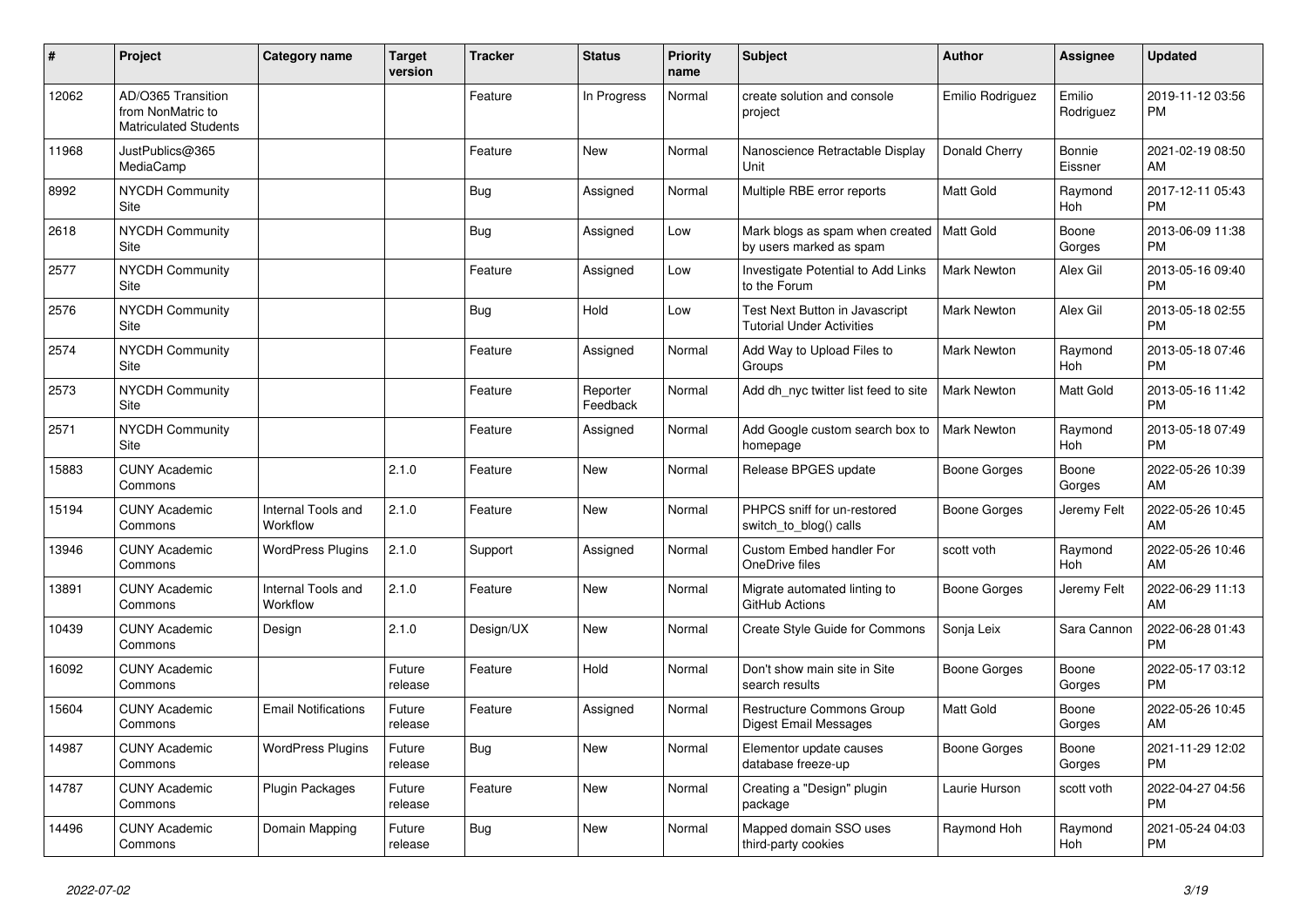| #     | <b>Project</b>                  | Category name              | <b>Target</b><br>version | <b>Tracker</b> | <b>Status</b>        | <b>Priority</b><br>name | <b>Subject</b>                                                                             | <b>Author</b>       | Assignee          | <b>Updated</b>                |
|-------|---------------------------------|----------------------------|--------------------------|----------------|----------------------|-------------------------|--------------------------------------------------------------------------------------------|---------------------|-------------------|-------------------------------|
| 14309 | <b>CUNY Academic</b><br>Commons | Group Library              | Future<br>release        | Feature        | New                  | Normal                  | Better handling of<br>bp_group_document file download<br>attempts when file is not present | Boone Gorges        | Boone<br>Gorges   | 2021-11-19 12:28<br><b>PM</b> |
| 14184 | <b>CUNY Academic</b><br>Commons | <b>Public Portfolio</b>    | Future<br>release        | Feature        | New                  | Normal                  | Centralized mechanism for storing<br>Campus affiliations                                   | <b>Boone Gorges</b> | Boone<br>Gorges   | 2022-01-04 11:35<br>AM        |
| 14113 | <b>CUNY Academic</b><br>Commons | WordPress (misc)           | Future<br>release        | Bug            | Hold                 | Normal                  | Block Editor Not Working on this<br>page - Json error                                      | scott voth          | Boone<br>Gorges   | 2021-03-05 11:01<br>AM        |
| 13835 | <b>CUNY Academic</b><br>Commons | WordPress (misc)           | Future<br>release        | Feature        | <b>New</b>           | Normal                  | Allow OneSearch widget to have<br>'CUNY' as campus                                         | Boone Gorges        | Boone<br>Gorges   | 2021-11-19 12:39<br><b>PM</b> |
| 13650 | <b>CUNY Academic</b><br>Commons | Group Library              | Future<br>release        | Feature        | New                  | Normal                  | Forum Attachments in Group<br>Library                                                      | Laurie Hurson       |                   | 2021-11-19 12:30<br><b>PM</b> |
| 13466 | <b>CUNY Academic</b><br>Commons | Cavalcade                  | Future<br>release        | Feature        | <b>New</b>           | Normal                  | Automated cleanup for duplicate<br>Cavalcade tasks                                         | Boone Gorges        | Boone<br>Gorges   | 2020-10-13 05:24<br><b>PM</b> |
| 13370 | <b>CUNY Academic</b><br>Commons | Group Library              | Future<br>release        | Feature        | <b>New</b>           | Normal                  | Library bulk deletion and folder<br>editing                                                | Colin McDonald      | Boone<br>Gorges   | 2020-10-13 10:41<br>AM        |
| 13358 | <b>CUNY Academic</b><br>Commons | Group Forums               | Future<br>release        | Feature        | New                  | Normal                  | Improved UI for group forum<br>threading settings                                          | Boone Gorges        | Raymond<br>Hoh    | 2021-11-19 12:27<br><b>PM</b> |
| 13331 | <b>CUNY Academic</b><br>Commons | Site cloning               | Future<br>release        | <b>Bug</b>     | New                  | Normal                  | Combine Site Template and Clone   Boone Gorges<br>operations                               |                     | Jeremy Felt       | 2021-11-19 12:39<br><b>PM</b> |
| 13199 | <b>CUNY Academic</b><br>Commons | Group Forums               | Future<br>release        | Feature        | <b>New</b>           | Normal                  | Favoring Groups over bbPress<br>plugin                                                     | Colin McDonald      | Colin<br>McDonald | 2021-11-19 12:28<br><b>PM</b> |
| 13048 | <b>CUNY Academic</b><br>Commons | Shortcodes and<br>embeds   | Future<br>release        | Feature        | New                  | Normal                  | Jupyter Notebooks support                                                                  | Boone Gorges        |                   | 2020-07-14 11:46<br>AM        |
| 12573 | <b>CUNY Academic</b><br>Commons | <b>WordPress Plugins</b>   | Future<br>release        | Bug            | New                  | Normal                  | <b>CommentPress Core Issues</b>                                                            | scott voth          |                   | 2020-03-24 04:32<br><b>PM</b> |
| 12446 | <b>CUNY Academic</b><br>Commons | Groups (misc)              | Future<br>release        | Feature        | Reporter<br>Feedback | Normal                  | Toggle default site to group forum<br>posting                                              | Laurie Hurson       | Laurie Hurson     | 2020-03-10 11:57<br>AM        |
| 12091 | <b>CUNY Academic</b><br>Commons | Group Files                | Future<br>release        | Feature        | New                  | Normal                  | Improved pre-upload file validation<br>for bp-group-documents                              | Boone Gorges        | Boone<br>Gorges   | 2019-11-14 01:21<br><b>PM</b> |
| 12042 | <b>CUNY Academic</b><br>Commons | <b>Email Notifications</b> | Future<br>release        | Feature        | New                  | Normal                  | Improved error logging for BPGES<br>send queue                                             | Boone Gorges        | Boone<br>Gorges   | 2021-11-19 12:25<br><b>PM</b> |
| 11971 | <b>CUNY Academic</b><br>Commons | <b>Email Notifications</b> | Future<br>release        | <b>Bug</b>     | Reporter<br>Feedback | Low                     | Pictures obscured in emailed post<br>notifications                                         | Marilyn Weber       | Raymond<br>Hoh    | 2019-11-21 01:14<br><b>PM</b> |
| 11945 | <b>CUNY Academic</b><br>Commons | Reckoning                  | Future<br>release        | Feature        | Reporter<br>Feedback | Normal                  | Add Comments bubble to<br>Reckoning views                                                  | Boone Gorges        | Boone<br>Gorges   | 2019-11-12 05:14<br><b>PM</b> |
| 11860 | <b>CUNY Academic</b><br>Commons | Registration               | Future<br>release        | Feature        | New                  | Normal                  | <b>Ensure Students Are Aware They</b><br>Can Use Aliases At Registration                   | scott voth          |                   | 2019-09-24 08:46<br>AM        |
| 11843 | <b>CUNY Academic</b><br>Commons | WordPress (misc)           | Future<br>release        | Design/UX      | <b>New</b>           | Normal                  | Tweaking the Gutenberg Editor<br>Interface                                                 | Laurie Hurson       |                   | 2022-04-26 12:00<br><b>PM</b> |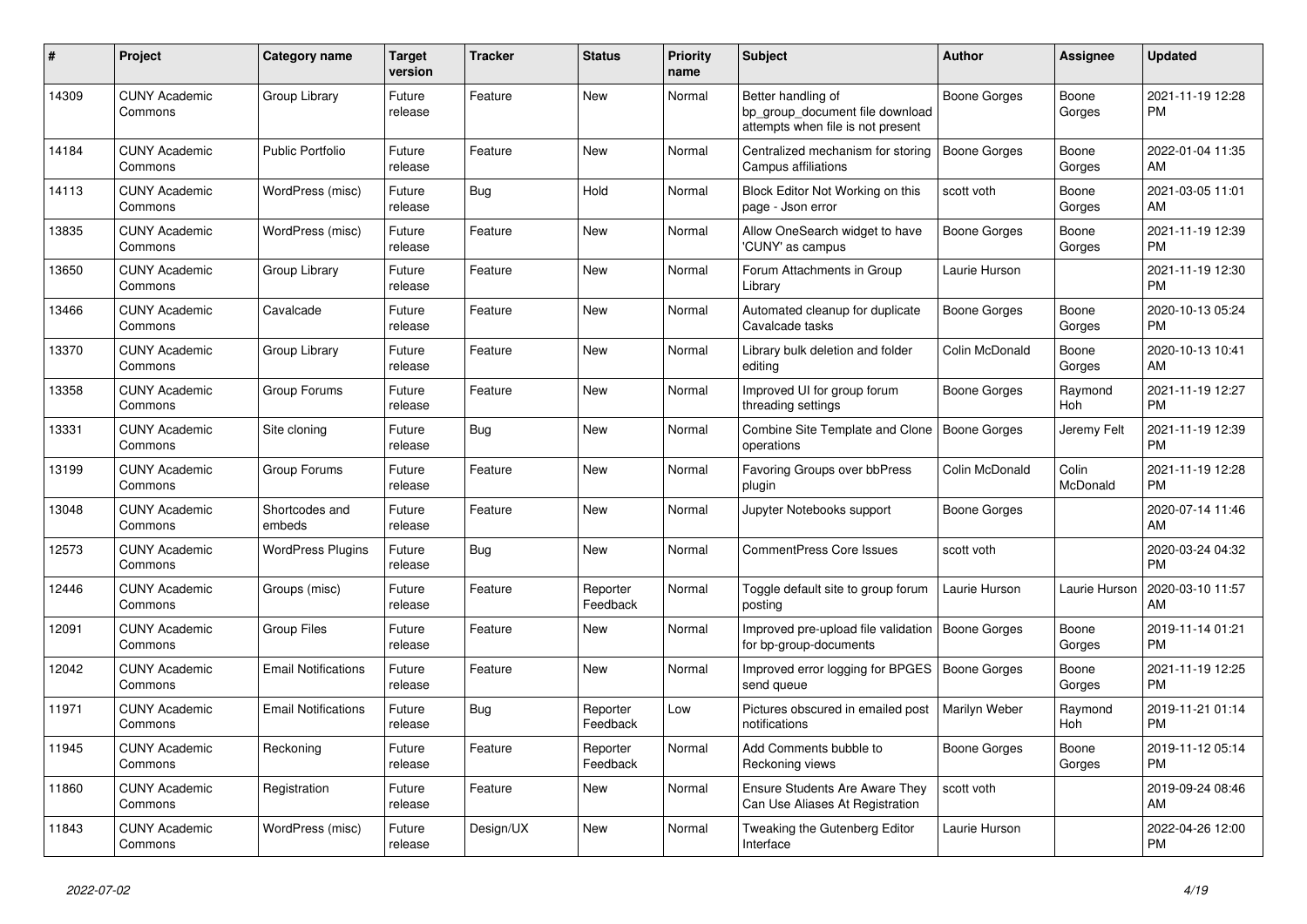| #     | Project                         | <b>Category name</b>        | <b>Target</b><br>version | <b>Tracker</b> | <b>Status</b>        | Priority<br>name | <b>Subject</b>                                                                                               | Author              | <b>Assignee</b>     | <b>Updated</b>                |
|-------|---------------------------------|-----------------------------|--------------------------|----------------|----------------------|------------------|--------------------------------------------------------------------------------------------------------------|---------------------|---------------------|-------------------------------|
| 11834 | <b>CUNY Academic</b><br>Commons | <b>Group Files</b>          | Future<br>release        | Feature        | <b>New</b>           | Normal           | Improved tools for managing<br>group file folders                                                            | <b>Boone Gorges</b> | Sonja Leix          | 2019-09-06 03:55<br><b>PM</b> |
| 11789 | <b>CUNY Academic</b><br>Commons | Courses                     | Future<br>release        | Feature        | New                  | Normal           | Ability to remove item from<br>Courses list                                                                  | Laurie Hurson       | Sonja Leix          | 2019-09-24 12:28<br><b>PM</b> |
| 11788 | <b>CUNY Academic</b><br>Commons | <b>WordPress Plugins</b>    | Future<br>release        | Support        | Reporter<br>Feedback | Normal           | Plugin Request - Browse Aloud                                                                                | scott voth          |                     | 2019-09-24 08:42<br>AM        |
| 11531 | <b>CUNY Academic</b><br>Commons | Events                      | Future<br>release        | Feature        | New                  | Normal           | Main Events calendar should<br>include non-public events that<br>user has access to                          | scott voth          | Boone<br>Gorges     | 2019-06-11 10:00<br>AM        |
| 11392 | <b>CUNY Academic</b><br>Commons |                             | Future<br>release        | Bug            | <b>New</b>           | Normal           | Migrate users away from<br><b>StatPress</b>                                                                  | Boone Gorges        |                     | 2019-04-23 03:53<br><b>PM</b> |
| 11243 | <b>CUNY Academic</b><br>Commons | BuddyPress (misc)           | Future<br>release        | Bug            | <b>New</b>           | Normal           | Audit bp-custom.php                                                                                          | Raymond Hoh         | Raymond<br>Hoh      | 2022-04-26 11:59<br>AM        |
| 11131 | <b>CUNY Academic</b><br>Commons |                             | Future<br>release        | Feature        | Reporter<br>Feedback | Normal           | <b>Image Annotation Plugins</b>                                                                              | Laurie Hurson       |                     | 2019-02-26 11:33<br>AM        |
| 11024 | <b>CUNY Academic</b><br>Commons | WordPress (misc)            | Future<br>release        | Bug            | New                  | Normal           | Subsites should not show "you<br>should update your .htaccess<br>now" notice after permalink setting<br>save | Boone Gorges        |                     | 2019-01-28 01:35<br><b>PM</b> |
| 10659 | <b>CUNY Academic</b><br>Commons | Group Forums                | Future<br>release        | Feature        | Assigned             | Normal           | Post to multiple groups via email                                                                            | <b>Matt Gold</b>    | Raymond<br>Hoh      | 2018-11-15 12:54<br>AM        |
| 10580 | <b>CUNY Academic</b><br>Commons | Information<br>Architecture | Future<br>release        | Design/UX      | <b>New</b>           | Normal           | Primary nav item review                                                                                      | <b>Boone Gorges</b> | Sara Cannon         | 2022-06-28 01:29<br><b>PM</b> |
| 10380 | <b>CUNY Academic</b><br>Commons | WordPress (misc)            | Future<br>release        | Feature        | In Progress          | Normal           | Remove blacklisted plugins                                                                                   | <b>Boone Gorges</b> |                     | 2022-04-26 12:00<br><b>PM</b> |
| 10368 | <b>CUNY Academic</b><br>Commons |                             | Future<br>release        | Feature        | Assigned             | Normal           | Use ORCID data to populate<br>academic profile page                                                          | Stephen Francoeur   | Boone<br>Gorges     | 2018-09-25 01:53<br><b>PM</b> |
| 10354 | <b>CUNY Academic</b><br>Commons | <b>Public Portfolio</b>     | Future<br>release        | Feature        | New                  | Normal           | Opt out of Having a Profile Page                                                                             | scott voth          | Chris Stein         | 2020-05-12 10:43<br>AM        |
| 10226 | <b>CUNY Academic</b><br>Commons | Courses                     | Future<br>release        | Feature        | <b>New</b>           | Normal           | Add "My Courses" to drop down<br>list                                                                        | scott voth          | Boone<br>Gorges     | 2021-11-19 12:42<br><b>PM</b> |
| 9947  | <b>CUNY Academic</b><br>Commons | <b>WordPress Plugins</b>    | Future<br>release        | Feature        | Reporter<br>Feedback | Normal           | Install H5P quiz plugin                                                                                      | <b>Matt Gold</b>    | Boone<br>Gorges     | 2018-09-11 11:01<br>AM        |
| 9926  | <b>CUNY Academic</b><br>Commons | <b>WordPress Plugins</b>    | Future<br>release        | Bug            | New                  | Normal           | twitter-mentions-as-comments<br>cron jobs can run long                                                       | Boone Gorges        | Boone<br>Gorges     | 2018-10-24 12:34<br><b>PM</b> |
| 9895  | <b>CUNY Academic</b><br>Commons | Onboarding                  | Future<br>release        | Feature        | Assigned             | Normal           | Add "Accept Invitation"<br>link/button/function to Group<br>and/or Site invitation emails?                   | Luke Waltzer        | Boone<br>Gorges     | 2018-06-07 12:42<br><b>PM</b> |
| 9835  | <b>CUNY Academic</b><br>Commons | Group Forums                | Future<br>release        | Bug            | Assigned             | Normal           | add a "like" function?                                                                                       | Marilyn Weber       | <b>Erik Trainer</b> | 2018-06-05 01:49<br><b>PM</b> |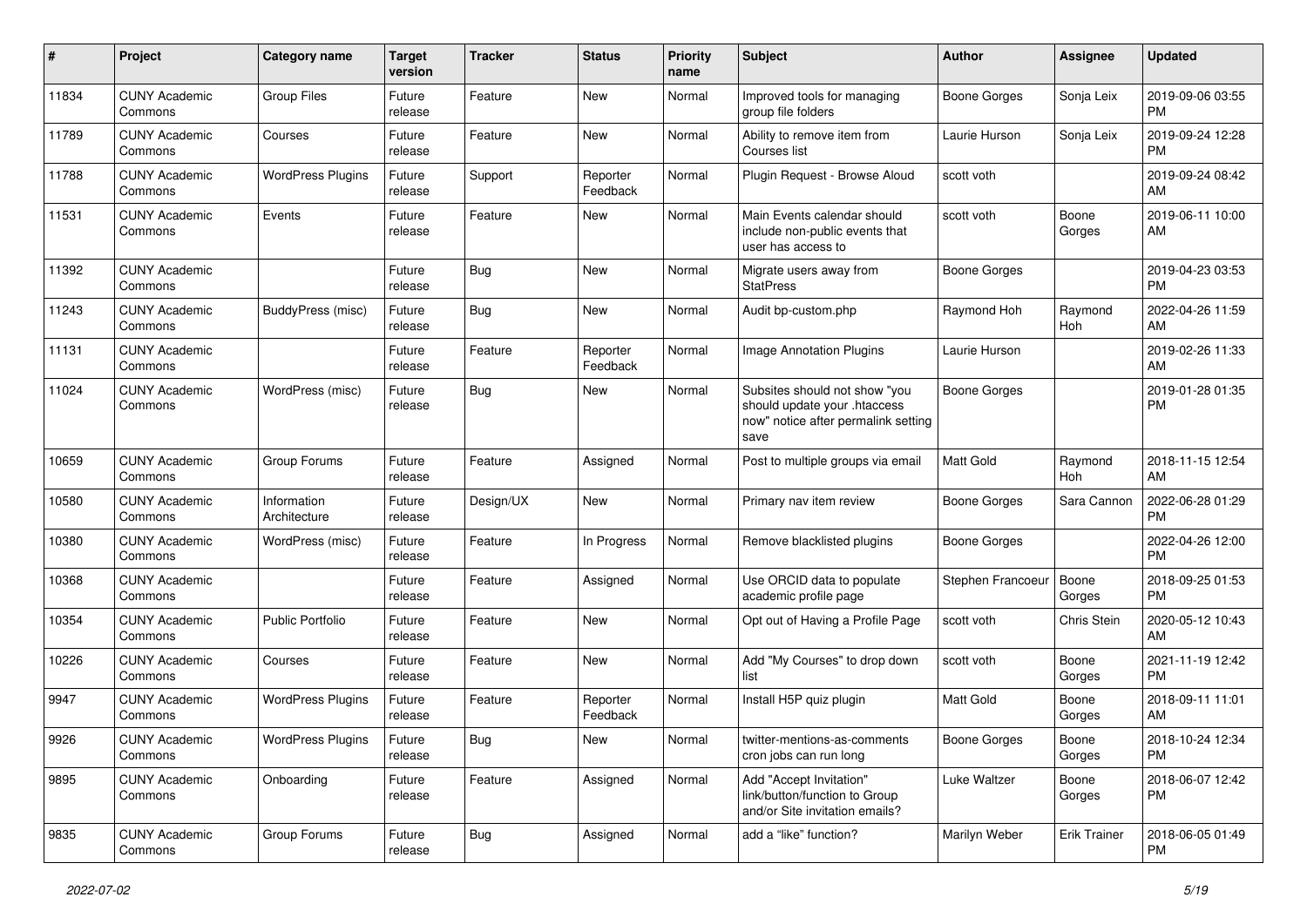| #    | Project                         | <b>Category name</b>      | <b>Target</b><br>version | <b>Tracker</b> | <b>Status</b>        | <b>Priority</b><br>name | <b>Subject</b>                                                                                  | <b>Author</b>           | <b>Assignee</b>    | <b>Updated</b>                |
|------|---------------------------------|---------------------------|--------------------------|----------------|----------------------|-------------------------|-------------------------------------------------------------------------------------------------|-------------------------|--------------------|-------------------------------|
| 9720 | <b>CUNY Academic</b><br>Commons | Authentication            | Future<br>release        | Feature        | <b>New</b>           | Normal                  | The Commons should be an<br>oAuth provider                                                      | Boone Gorges            |                    | 2019-03-01 02:04<br><b>PM</b> |
| 9289 | <b>CUNY Academic</b><br>Commons | <b>WordPress Plugins</b>  | Future<br>release        | <b>Bug</b>     | Reporter<br>Feedback | Normal                  | <b>Email Users Plugin</b>                                                                       | Laurie Hurson           | Boone<br>Gorges    | 2018-10-24 12:34<br><b>PM</b> |
| 9211 | <b>CUNY Academic</b><br>Commons | <b>WordPress Plugins</b>  | Future<br>release        | Support        | Reporter<br>Feedback | Normal                  | Auto-Role Setting in Forum Plugin<br>Causing Some Confusion                                     | Luke Waltzer            | Boone<br>Gorges    | 2018-03-13 11:44<br>AM        |
| 9207 | <b>CUNY Academic</b><br>Commons |                           | Future<br>release        | Support        | Reporter<br>Feedback | Normal                  | display dashboards made in<br>Tableau?                                                          | Marilyn Weber           | Boone<br>Gorges    | 2018-04-10 10:42<br>AM        |
| 9028 | <b>CUNY Academic</b><br>Commons | Onboarding                | Future<br>release        | Feature        | Assigned             | Normal                  | suggest groups to new members<br>during the registration process                                | <b>Matt Gold</b>        | Chris Stein        | 2018-10-24 12:34<br><b>PM</b> |
| 8901 | <b>CUNY Academic</b><br>Commons | Accessibility             | Future<br>release        | Feature        | Assigned             | Normal                  | Theme analysis for accessibility                                                                | <b>Matt Gold</b>        | Boone<br>Gorges    | 2022-04-26 11:59<br>AM        |
| 8900 | <b>CUNY Academic</b><br>Commons | Accessibility             | Future<br>release        | Feature        | Assigned             | Normal                  | Look into tools to enforce<br>accessibility in WP environment                                   | Matt Gold               | Boone<br>Gorges    | 2022-04-26 11:59<br>AM        |
| 8836 | <b>CUNY Academic</b><br>Commons | <b>Blogs (BuddyPress)</b> | Future<br>release        | Feature        | Assigned             | Normal                  | Redesign site launch process                                                                    | Matt Gold               | Boone<br>Gorges    | 2019-10-03 02:49<br><b>PM</b> |
| 8835 | <b>CUNY Academic</b><br>Commons | Blogs (BuddyPress)        | Future<br>release        | Feature        | New                  | Normal                  | Extend cuny is shortlinks to sites                                                              | Luke Waltzer            | Boone<br>Gorges    | 2022-04-26 11:59<br>AM        |
| 8756 | <b>CUNY Academic</b><br>Commons | Group Blogs               | Future<br>release        | Feature        | Hold                 | Normal                  | Connect multiple blogs to one<br>group?                                                         | Matt Gold               | Boone<br>Gorges    | 2017-09-30 10:42<br>AM        |
| 8675 | <b>CUNY Academic</b><br>Commons | User Onboarding           | Future<br>release        | Bug            | Reporter<br>Feedback | Low                     | Add new User search screen calls<br>for the input of email address but<br>doesn't work with one | Paul Hebert             | Boone<br>Gorges    | 2017-10-11 11:17<br>AM        |
| 8498 | <b>CUNY Academic</b><br>Commons | <b>WordPress Plugins</b>  | Future<br>release        | Feature        | New                  | Low                     | Gravity Forms Email Users                                                                       | Raffi<br>Khatchadourian | <b>Matt Gold</b>   | 2017-10-13 12:58<br><b>PM</b> |
| 8211 | <b>CUNY Academic</b><br>Commons | <b>WordPress Themes</b>   | Future<br>release        | Feature        | New                  | Normal                  | Theme Suggestions: Material<br>Design-Inspired Themes                                           | Margaret Galvan         | Margaret<br>Galvan | 2017-08-07 02:48<br><b>PM</b> |
| 8078 | <b>CUNY Academic</b><br>Commons | <b>WordPress Plugins</b>  | Future<br>release        | System Upgrade | Assigned             | Normal                  | <b>CommentPress Updates</b>                                                                     | Margaret Galvan         | Christian<br>Wach  | 2017-05-08 03:49<br><b>PM</b> |
| 7981 | <b>CUNY Academic</b><br>Commons | Social Paper              | Future<br>release        | <b>Bug</b>     | <b>New</b>           | Normal                  | Social Paper comments should<br>not go to spam                                                  | Luke Waltzer            | Boone<br>Gorges    | 2018-04-16 03:52<br><b>PM</b> |
| 7663 | <b>CUNY Academic</b><br>Commons | Social Paper              | Future<br>release        | <b>Bug</b>     | <b>New</b>           | Normal                  | Social Paper notifications not<br>formatted correctly on secondary<br>sites                     | <b>Boone Gorges</b>     | Boone<br>Gorges    | 2018-04-16 03:52<br><b>PM</b> |
| 7624 | <b>CUNY Academic</b><br>Commons | BuddyPress (misc)         | Future<br>release        | Design/UX      | New                  | Normal                  | <b>BP</b> Notifications                                                                         | Luke Waltzer            | Paige Dupont       | 2017-02-08 10:43<br><b>PM</b> |
| 7115 | <b>CUNY Academic</b><br>Commons | Groups (misc)             | Future<br>release        | Feature        | Reporter<br>Feedback | Normal                  | make licensing info clear during<br>group creation                                              | Matt Gold               | Raymond<br>Hoh     | 2020-12-08 11:32<br>AM        |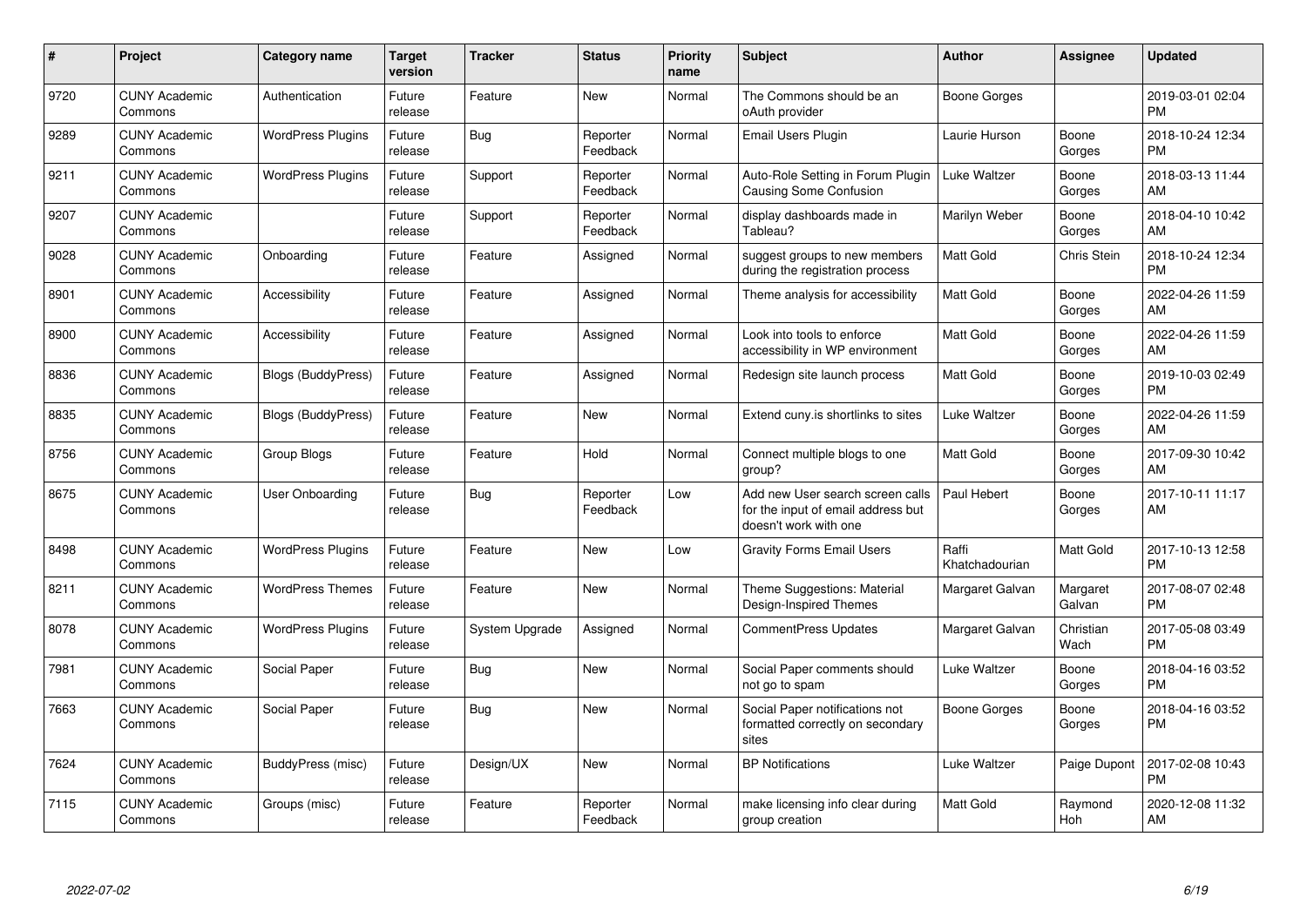| #    | Project                         | <b>Category name</b>       | <b>Target</b><br>version | <b>Tracker</b> | <b>Status</b>        | <b>Priority</b><br>name | <b>Subject</b>                                                                            | <b>Author</b>       | <b>Assignee</b>     | <b>Updated</b>                |
|------|---------------------------------|----------------------------|--------------------------|----------------|----------------------|-------------------------|-------------------------------------------------------------------------------------------|---------------------|---------------------|-------------------------------|
| 7022 | <b>CUNY Academic</b><br>Commons | Announcements              | Future<br>release        | <b>Bug</b>     | New                  | Normal                  | Sitewide announcements should<br>be displayed on, and dismissable<br>from, mapped domains | Boone Gorges        | Boone<br>Gorges     | 2018-03-22 10:18<br>AM        |
| 6755 | <b>CUNY Academic</b><br>Commons | WordPress (misc)           | Future<br>release        | Bug            | New                  | Normal                  | Cannot Deactivate Plugin                                                                  | Laura Kane          |                     | 2016-11-16 01:12<br><b>PM</b> |
| 6749 | <b>CUNY Academic</b><br>Commons | Events                     | Future<br>release        | <b>Bug</b>     | <b>New</b>           | Low                     | BPEO iCal request can trigger<br>very large number of DB queries                          | Boone Gorges        | Raymond<br>Hoh      | 2016-11-15 10:09<br><b>PM</b> |
| 6426 | <b>CUNY Academic</b><br>Commons | Spam/Spam<br>Prevention    | Future<br>release        | Feature        | Assigned             | Normal                  | Force captcha on all comments?                                                            | <b>Matt Gold</b>    | <b>Tahir Butt</b>   | 2016-10-24 02:06<br><b>PM</b> |
| 6392 | <b>CUNY Academic</b><br>Commons | Group Forums               | Future<br>release        | Design/UX      | Assigned             | Low                     | Composition/Preview Panes in<br>Forum Posts                                               | Luke Waltzer        | Paige Dupont        | 2016-10-21 04:26<br><b>PM</b> |
| 6389 | <b>CUNY Academic</b><br>Commons | <b>BuddyPress Docs</b>     | Future<br>release        | Feature        | <b>New</b>           | Low                     | Make Discussion Area Visible<br>When Editing a Doc                                        | Luke Waltzer        | Boone<br>Gorges     | 2016-10-21 04:16<br><b>PM</b> |
| 6356 | <b>CUNY Academic</b><br>Commons | <b>WordPress Plugins</b>   | Future<br>release        | <b>Bug</b>     | Reporter<br>Feedback | Low                     | Should Subscribe2 be<br>deprecated?                                                       | Luke Waltzer        |                     | 2017-03-20 12:20<br><b>PM</b> |
| 6332 | <b>CUNY Academic</b><br>Commons | WordPress (misc)           | Future<br>release        | Feature        | New                  | Normal                  | Allow uploaded files to be marked<br>as private in an ad hoc way                          | Boone Gorges        |                     | 2016-10-17 11:41<br><b>PM</b> |
| 6078 | <b>CUNY Academic</b><br>Commons | <b>Blogs (BuddyPress)</b>  | Future<br>release        | Feature        | <b>New</b>           | Normal                  | <b>Explore Adding Network Blog</b><br>Metadata Plugin                                     | Luke Waltzer        | Luke Waltzer        | 2016-10-11 10:29<br><b>PM</b> |
| 6014 | <b>CUNY Academic</b><br>Commons | Publicity                  | Future<br>release        | Publicity      | Reporter<br>Feedback | Normal                  | Google search listing                                                                     | <b>Matt Gold</b>    | Boone<br>Gorges     | 2016-09-21 03:48<br><b>PM</b> |
| 5992 | <b>CUNY Academic</b><br>Commons | <b>Email Notifications</b> | Future<br>release        | Feature        | New                  | Normal                  | Changing the From line of<br>autogenerated blog emails                                    | Marilyn Weber       |                     | 2018-09-27 05:19<br><b>PM</b> |
| 5955 | <b>CUNY Academic</b><br>Commons | Outreach                   | Future<br>release        | Feature        | Assigned             | Normal                  | Create auto-newsletter for<br>commons members                                             | <b>Matt Gold</b>    | Luke Waltzer        | 2016-08-30 10:34<br>AM        |
| 5827 | <b>CUNY Academic</b><br>Commons | <b>Public Portfolio</b>    | Future<br>release        | Bug            | Assigned             | Normal                  | Academic Interests square bracket<br>links not working                                    | scott voth          | <b>Chris Stein</b>  | 2016-08-11 11:59<br><b>PM</b> |
| 5826 | <b>CUNY Academic</b><br>Commons | <b>WordPress Plugins</b>   | Future<br>release        | Support        | Reporter<br>Feedback | Normal                  | <b>Remove Subscription Options</b><br>plugin from directory                               | Sarah Morgano       | Sarah<br>Morgano    | 2016-10-21 04:14<br><b>PM</b> |
| 5696 | <b>CUNY Academic</b><br>Commons | Events                     | Future<br>release        | Feature        | Assigned             | Normal                  | Events Calendar - display options<br>/ calendar aggregation                               | <b>Matt Gold</b>    | Boone<br>Gorges     | 2016-10-13 11:44<br>AM        |
| 5691 | <b>CUNY Academic</b><br>Commons | Blogs (BuddyPress)         | Future<br>release        | Bug            | Assigned             | High                    | Differing numbers on Sites display                                                        | <b>Matt Gold</b>    | Raymond<br>Hoh      | 2016-06-13 01:37<br><b>PM</b> |
| 5581 | <b>CUNY Academic</b><br>Commons | Analytics                  | Future<br>release        | Feature        | Assigned             | Normal                  | Explore alternatives to Google<br>Analytics                                               | <b>Matt Gold</b>    | Valerie<br>Townsend | 2020-04-17 03:12<br><b>PM</b> |
| 5489 | <b>CUNY Academic</b><br>Commons | Social Paper               | Future<br>release        | Feature        | New                  | Normal                  | Asc/desc sorting for Social Paper<br>directories                                          | <b>Boone Gorges</b> |                     | 2016-04-21 10:06<br><b>PM</b> |
| 5488 | <b>CUNY Academic</b><br>Commons | Social Paper               | Future<br>release        | Bug            | <b>New</b>           | Normal                  | Add a "last edited by" field to<br>Social Paper group directories                         | Boone Gorges        |                     | 2016-04-21 10:05<br><b>PM</b> |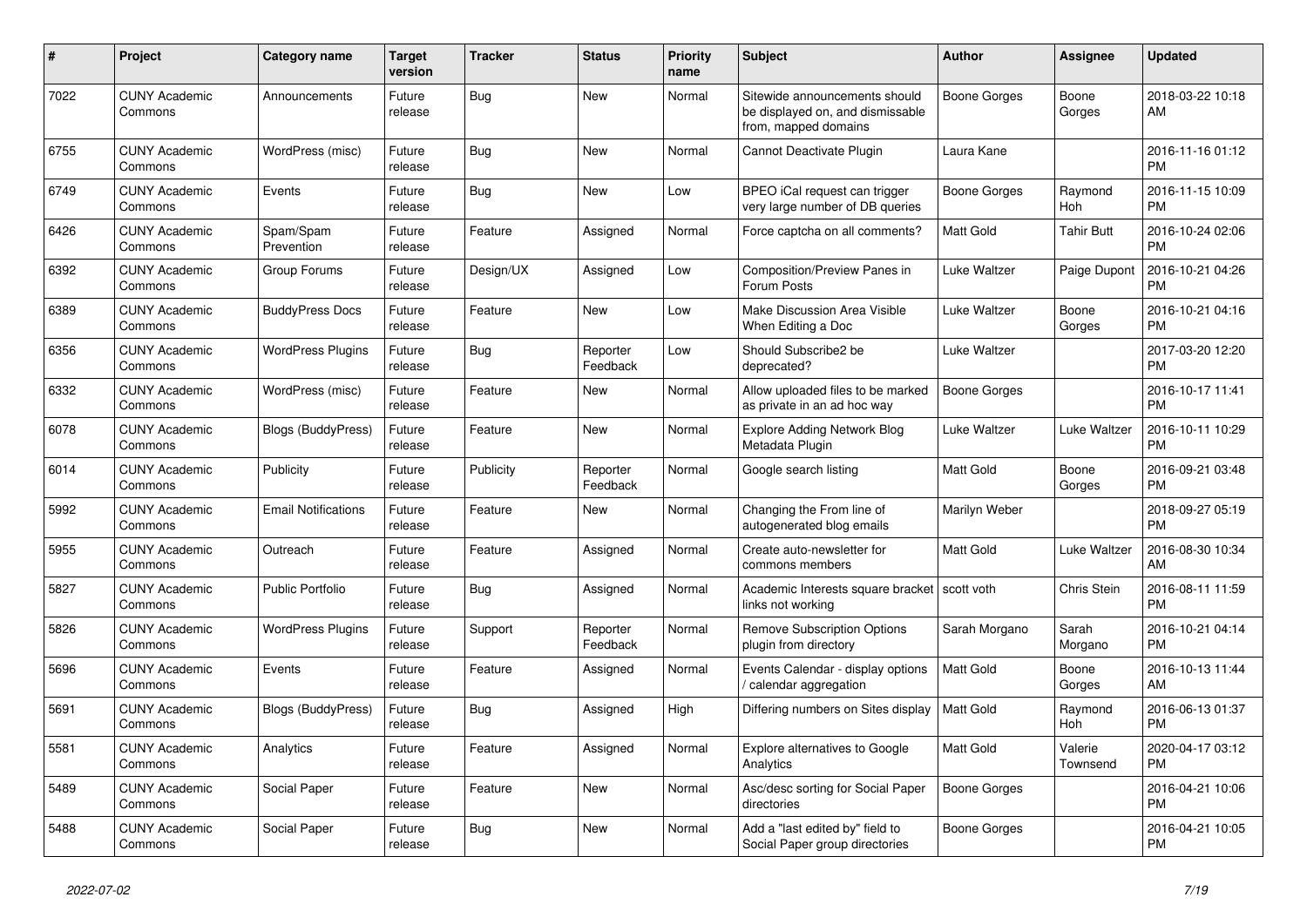| $\pmb{\#}$ | Project                         | <b>Category name</b> | <b>Target</b><br>version | <b>Tracker</b> | <b>Status</b> | <b>Priority</b><br>name | <b>Subject</b>                                                                                                                                        | <b>Author</b>           | Assignee            | <b>Updated</b>                |
|------------|---------------------------------|----------------------|--------------------------|----------------|---------------|-------------------------|-------------------------------------------------------------------------------------------------------------------------------------------------------|-------------------------|---------------------|-------------------------------|
| 5397       | <b>CUNY Academic</b><br>Commons | Social Paper         | Future<br>release        | Feature        | <b>New</b>    | Normal                  | frustrating to have to<br>enable/disable in SP                                                                                                        | Marilyn Weber           | Samantha<br>Raddatz | 2016-04-20 03:39<br><b>PM</b> |
| 5316       | <b>CUNY Academic</b><br>Commons | User Experience      | Future<br>release        | Feature        | Assigned      | Normal                  | Prompt user email address<br>updates                                                                                                                  | Matt Gold               | Stephen Real        | 2016-12-21 03:30<br><b>PM</b> |
| 5282       | <b>CUNY Academic</b><br>Commons | Social Paper         | Future<br>release        | <b>Bug</b>     | New           | Normal                  | Replying via email directs to paper<br>but not individual comment.                                                                                    | Marilyn Weber           | Raymond<br>Hoh      | 2016-03-02 01:48<br><b>PM</b> |
| 5268       | <b>CUNY Academic</b><br>Commons | Group Forums         | Future<br>release        | Bug            | Assigned      | Normal                  | Long-time to post to multiple<br>groups                                                                                                               | Luke Waltzer            | Daniel Jones        | 2016-09-07 06:31<br><b>PM</b> |
| 5234       | <b>CUNY Academic</b><br>Commons | Membership           | Future<br>release        | Feature        | Assigned      | Normal                  | Write Unconfirmed patch for WP                                                                                                                        | Boone Gorges            | Boone<br>Gorges     | 2016-10-24 11:18<br>AM        |
| 5225       | <b>CUNY Academic</b><br>Commons | Registration         | Future<br>release        | Feature        | Assigned      | Normal                  | On-boarding Issues                                                                                                                                    | Luke Waltzer            | Samantha<br>Raddatz | 2016-02-12 02:58<br><b>PM</b> |
| 5205       | <b>CUNY Academic</b><br>Commons | Social Paper         | Future<br>release        | Feature        | <b>New</b>    | Normal                  | Social Paper folders                                                                                                                                  | Marilyn Weber           |                     | 2016-02-11 10:24<br><b>PM</b> |
| 5199       | <b>CUNY Academic</b><br>Commons | Social Paper         | Future<br>release        | Feature        | New           | Normal                  | add tables to the SP editor                                                                                                                           | Marilyn Weber           |                     | 2016-10-24 11:27<br>AM        |
| 5183       | <b>CUNY Academic</b><br>Commons | Social Paper         | Future<br>release        | Design/UX      | New           | Normal                  | Creating a new paper when<br>viewing an existing paper                                                                                                | Raffi<br>Khatchadourian | Samantha<br>Raddatz | 2016-02-02 12:09<br><b>PM</b> |
| 5182       | <b>CUNY Academic</b><br>Commons | Social Paper         | Future<br>release        | Design/UX      | New           | Normal                  | "Publishing" a private paper on<br>social paper?                                                                                                      | Raffi<br>Khatchadourian | Boone<br>Gorges     | 2016-10-13 04:12<br><b>PM</b> |
| 5058       | <b>CUNY Academic</b><br>Commons | Social Paper         | Future<br>release        | Feature        | New           | Low                     | Can there be a clearer signal that<br>even when comments have<br>already been made you add<br>comments by clicking on the side?<br>(SP suggestion #5) | Marilyn Weber           | Samantha<br>Raddatz | 2016-02-11 10:24<br><b>PM</b> |
| 5053       | <b>CUNY Academic</b><br>Commons | Social Paper         | Future<br>release        | Feature        | New           | Low                     | Scrollable menu to add readers<br>(SP suggestion #4)                                                                                                  | Marilyn Weber           | Samantha<br>Raddatz | 2016-04-21 05:21<br><b>PM</b> |
| 5052       | <b>CUNY Academic</b><br>Commons | Social Paper         | Future<br>release        | Feature        | New           | Low                     | Sentence by sentence or line by<br>line comments (SP suggestion #3)                                                                                   | Marilyn Weber           | Boone<br>Gorges     | 2016-02-11 10:24<br><b>PM</b> |
| 5050       | <b>CUNY Academic</b><br>Commons | Social Paper         | Future<br>release        | Feature        | New           | Low                     | Making comments visible in SP<br>editing mode (SP suggestion #1)                                                                                      | Marilyn Weber           | Samantha<br>Raddatz | 2019-09-17 11:10<br><b>PM</b> |
| 5016       | <b>CUNY Academic</b><br>Commons | Events               | Future<br>release        | Feature        | Assigned      | Low                     | Allow comments to be posted on<br>events                                                                                                              | <b>Matt Gold</b>        | Raymond<br>Hoh      | 2019-03-01 02:23<br><b>PM</b> |
| 4980       | <b>CUNY Academic</b><br>Commons | Home Page            | Future<br>release        | Feature        | Assigned      | Normal                  | CAC Featured Content -- Adding<br>Randomization                                                                                                       | <b>Matt Gold</b>        | Boone<br>Gorges     | 2016-12-12 03:01<br><b>PM</b> |
| 4903       | <b>CUNY Academic</b><br>Commons | Events               | Future<br>release        | Design/UX      | Assigned      | Normal                  | Improving visual appearance of<br>event calendars                                                                                                     | Matt Gold               | Boone<br>Gorges     | 2016-10-13 11:51<br>AM        |
| 4661       | <b>CUNY Academic</b><br>Commons | User Experience      | Future<br>release        | Bug            | Assigned      | Normal                  | Simplify Events text                                                                                                                                  | Matt Gold               | Samantha<br>Raddatz | 2015-10-02 09:06<br><b>PM</b> |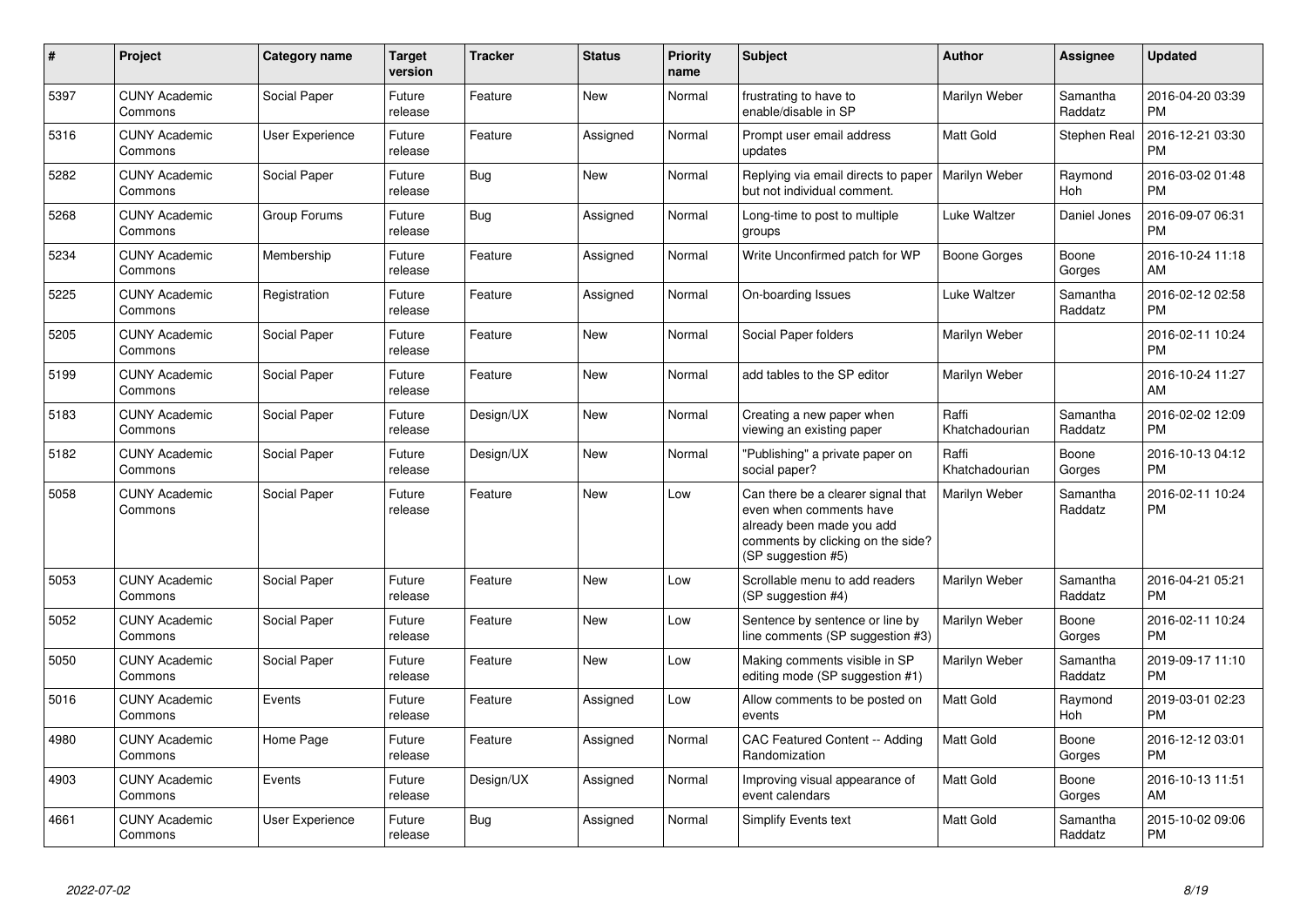| #    | <b>Project</b>                  | Category name            | <b>Target</b><br>version | <b>Tracker</b> | <b>Status</b> | <b>Priority</b><br>name | <b>Subject</b>                                                                    | <b>Author</b>           | Assignee              | <b>Updated</b>                |
|------|---------------------------------|--------------------------|--------------------------|----------------|---------------|-------------------------|-----------------------------------------------------------------------------------|-------------------------|-----------------------|-------------------------------|
| 4635 | <b>CUNY Academic</b><br>Commons | Authentication           | Future<br>release        | Feature        | New           | Normal                  | Allow non-WP authentication                                                       | Boone Gorges            | Sonja Leix            | 2019-03-01 02:05<br><b>PM</b> |
| 4622 | <b>CUNY Academic</b><br>Commons | <b>Public Portfolio</b>  | Future<br>release        | Design/UX      | New           | Normal                  | <b>Profile Visibility Settings</b>                                                | Samantha Raddatz        | Samantha<br>Raddatz   | 2015-09-21 12:18<br><b>PM</b> |
| 4592 | <b>CUNY Academic</b><br>Commons | Events                   | Future<br>release        | Design/UX      | <b>New</b>    | Normal                  | Event Creation - Venue Dropdown<br>Slow                                           | Samantha Raddatz        | Boone<br>Gorges       | 2015-09-14 04:56<br><b>PM</b> |
| 4535 | <b>CUNY Academic</b><br>Commons | My Commons               | Future<br>release        | Bug            | <b>New</b>    | Low                     | My Commons filter issue                                                           | scott voth              | Raymond<br>Hoh        | 2015-09-01 11:17<br>AM        |
| 4481 | <b>CUNY Academic</b><br>Commons | Events                   | Future<br>release        | Feature        | New           | Normal                  | Group admins/mods should have<br>the ability to unlink an event from<br>the group | Boone Gorges            | Boone<br>Gorges       | 2017-04-24 03:53<br><b>PM</b> |
| 4438 | <b>CUNY Academic</b><br>Commons | Events                   | Future<br>release        | Bug            | Assigned      | Normal                  | Events Calendar - Export<br><b>Recurring Events</b>                               | scott voth              | Daniel Jones          | 2016-05-23 04:25<br><b>PM</b> |
| 4404 | <b>CUNY Academic</b><br>Commons | <b>Public Portfolio</b>  | Future<br>release        | Design/UX      | Assigned      | Normal                  | Change color of permissions info<br>on portfolio editing interface                | <b>Matt Gold</b>        | Samantha<br>Raddatz   | 2015-08-11 05:28<br><b>PM</b> |
| 4388 | <b>CUNY Academic</b><br>Commons | WordPress (misc)         | Future<br>release        | Bug            | Assigned      | Normal                  | Repeated request for<br>authentication.                                           | Alice.Lynn<br>McMichael | Raymond<br><b>Hoh</b> | 2015-08-11 07:35<br><b>PM</b> |
| 4253 | <b>CUNY Academic</b><br>Commons | <b>Public Portfolio</b>  | Future<br>release        | Design/UX      | <b>New</b>    | Normal                  | Encourage users to add portfolio<br>content                                       | Samantha Raddatz        | Samantha<br>Raddatz   | 2015-07-07 11:32<br>AM        |
| 4238 | <b>CUNY Academic</b><br>Commons | Events                   | Future<br>release        | Feature        | Assigned      | Normal                  | Copy Events to Other Groups?                                                      | <b>Matt Gold</b>        | Boone<br>Gorges       | 2015-07-02 10:08<br>AM        |
| 4226 | <b>CUNY Academic</b><br>Commons | <b>BuddyPress Docs</b>   | Future<br>release        | Design/UX      | New           | Normal                  | Add option to connect a Doc with<br>a Group                                       | Samantha Raddatz        | Samantha<br>Raddatz   | 2015-09-09 04:08<br><b>PM</b> |
| 4225 | <b>CUNY Academic</b><br>Commons | DiRT Integration         | Future<br>release        | Design/UX      | New           | Normal                  | Add information to DIRT page (in<br>Create a Group)                               | Samantha Raddatz        | Matt Gold             | 2015-06-26 03:14<br><b>PM</b> |
| 4222 | <b>CUNY Academic</b><br>Commons | <b>User Experience</b>   | Future<br>release        | Design/UX      | <b>New</b>    | Normal                  | Add information to 'Delete<br>Account' page                                       | Samantha Raddatz        | scott voth            | 2015-06-26 11:35<br>AM        |
| 4221 | <b>CUNY Academic</b><br>Commons | Group Forums             | Future<br>release        | Design/UX      | Assigned      | Normal                  | Add 'Number of Posts' display<br>option to Forum page                             | Samantha Raddatz        | Samantha<br>Raddatz   | 2015-06-26 02:21<br><b>PM</b> |
| 4053 | <b>CUNY Academic</b><br>Commons | Events                   | Future<br>release        | Feature        | Assigned      | Normal                  | Create new tab for past events                                                    | <b>Matt Gold</b>        | Boone<br>Gorges       | 2015-05-12 02:10<br><b>PM</b> |
| 3939 | <b>CUNY Academic</b><br>Commons | <b>WordPress Plugins</b> | Future<br>release        | Bug            | Hold          | Normal                  | Activity stream support for<br>Co-Authors Plus plugin                             | Raymond Hoh             | Raymond<br>Hoh        | 2015-11-09 06:13<br><b>PM</b> |
| 3770 | <b>CUNY Academic</b><br>Commons | <b>Public Portfolio</b>  | Future<br>release        | Feature        | Assigned      | Normal                  | Improve Layout/Formatting of<br>Positions Area on Public Portfolios               | Matt Gold               | Chris Stein           | 2015-04-01 09:17<br><b>PM</b> |
| 3768 | <b>CUNY Academic</b><br>Commons | <b>Public Portfolio</b>  | Future<br>release        | Feature        | Assigned      | Normal                  | Institutions/Past positions on<br>public portfolios                               | <b>Matt Gold</b>        | Boone<br>Gorges       | 2018-04-23 10:44<br>AM        |
| 3759 | <b>CUNY Academic</b><br>Commons | WordPress (misc)         | Future<br>release        | Feature        | Assigned      | Normal                  | Review Interface for Adding Users<br>to Blogs                                     | Matt Gold               | Boone<br>Gorges       | 2015-03-24 05:52<br><b>PM</b> |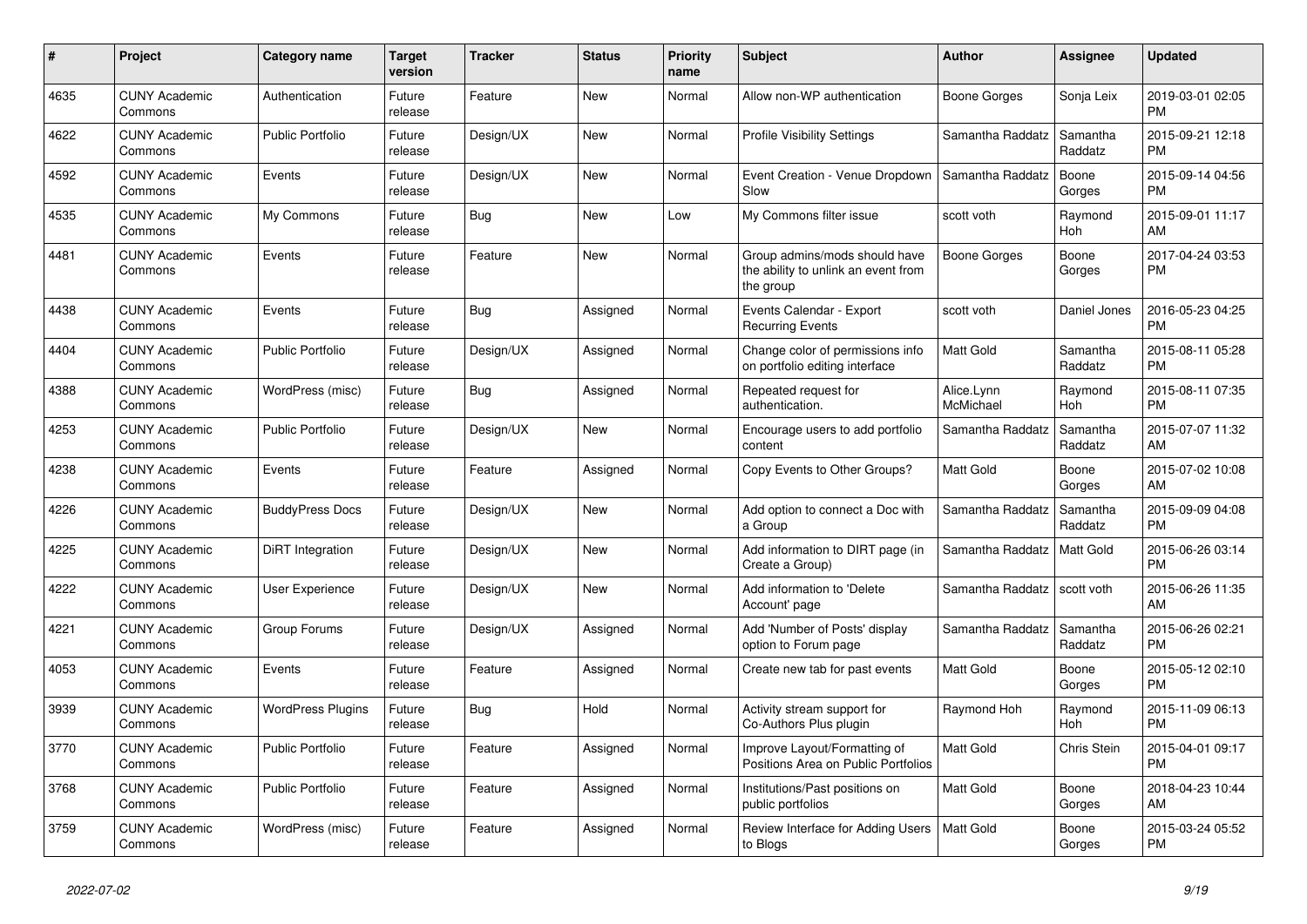| #    | Project                         | <b>Category name</b>     | <b>Target</b><br>version | <b>Tracker</b> | <b>Status</b> | <b>Priority</b><br>name | <b>Subject</b>                                                             | <b>Author</b>        | <b>Assignee</b>     | <b>Updated</b>                |
|------|---------------------------------|--------------------------|--------------------------|----------------|---------------|-------------------------|----------------------------------------------------------------------------|----------------------|---------------------|-------------------------------|
| 3691 | <b>CUNY Academic</b><br>Commons | <b>WordPress Plugins</b> | Future<br>release        | Bug            | New           | Normal                  | <b>WPMU Domain Mapping</b><br>Debugging on cdev                            | Raymond Hoh          | Matt Gold           | 2014-12-12 09:04<br>AM        |
| 3662 | <b>CUNY Academic</b><br>Commons | SEO                      | Future<br>release        | Feature        | Assigned      | Normal                  | Duplicate Content/SEO/Google<br>issues                                     | Matt Gold            | Raymond<br>Hoh      | 2015-04-13 04:37<br><b>PM</b> |
| 3580 | <b>CUNY Academic</b><br>Commons | Group Blogs              | Future<br>release        | Feature        | New           | Normal                  | Multiple blogs per group                                                   | Boone Gorges         | Boone<br>Gorges     | 2018-02-20 02:02<br><b>PM</b> |
| 3577 | <b>CUNY Academic</b><br>Commons | My Commons               | Future<br>release        | Design/UX      | Assigned      | Normal                  | Replies to items in My Commons                                             | <b>Matt Gold</b>     | Raymond<br>Hoh      | 2015-04-09 05:19<br>PM.       |
| 3536 | <b>CUNY Academic</b><br>Commons | My Commons               | Future<br>release        | Feature        | Assigned      | Normal                  | Infinite Scroll on My Commons<br>page                                      | Matt Gold            | Raymond<br>Hoh      | 2015-04-13 04:42<br><b>PM</b> |
| 3517 | <b>CUNY Academic</b><br>Commons | My Commons               | Future<br>release        | Feature        | Assigned      | Normal                  | Mute/Unmute My Commons<br>updates                                          | Matt Gold            | Raymond<br>Hoh      | 2015-11-09 01:19<br><b>PM</b> |
| 3492 | <b>CUNY Academic</b><br>Commons | <b>WordPress Themes</b>  | Future<br>release        | Support        | Assigned      | Normal                  | Add CBOX theme to the<br>Commons                                           | scott voth           | Raymond<br>Hoh      | 2014-10-08 05:55<br>PM.       |
| 3475 | <b>CUNY Academic</b><br>Commons | Events                   | Future<br>release        | Feature        | Assigned      | Normal                  | Request to add plugin to<br>streamline room<br>booking/appointment booking | Naomi Barrettara     | Boone<br>Gorges     | 2014-12-01 05:14<br>PM.       |
| 3473 | <b>CUNY Academic</b><br>Commons | User Experience          | Future<br>release        | Feature        | Assigned      | Normal                  | Commons profile: Add help info<br>about "Positions" replacing "title"      | Keith Miyake         | Samantha<br>Raddatz | 2015-11-09 02:28<br>PM.       |
| 3458 | <b>CUNY Academic</b><br>Commons | Groups (misc)            | Future<br>release        | Feature        | Assigned      | Normal                  | Filter Members of Group by<br>Campus                                       | <b>Michael Smith</b> | Samantha<br>Raddatz | 2014-09-26 08:32<br><b>PM</b> |
| 3354 | <b>CUNY Academic</b><br>Commons | <b>Group Files</b>       | Future<br>release        | Feature        | Assigned      | Low                     | Allow Group Download of Multiple<br><b>Selected Files</b>                  | <b>Matt Gold</b>     | Chris Stein         | 2014-08-01 08:50<br>AM        |
| 3330 | <b>CUNY Academic</b><br>Commons | My Commons               | Future<br>release        | Feature        | Assigned      | Normal                  | "Commons Information" tool                                                 | Boone Gorges         | Chris Stein         | 2014-09-22 08:46<br><b>PM</b> |
| 3308 | <b>CUNY Academic</b><br>Commons | Group Invitations        | Future<br>release        | Feature        | Assigned      | Normal                  | Allow members to rescind group<br>invitations                              | <b>Matt Gold</b>     | Boone<br>Gorges     | 2015-04-01 08:53<br><b>PM</b> |
| 3220 | <b>CUNY Academic</b><br>Commons | <b>Public Portfolio</b>  | Future<br>release        | Feature        | Assigned      | Normal                  | Add indent/outdent option to<br>Formatting Buttons on Profile<br>Page      | <b>Matt Gold</b>     | Boone<br>Gorges     | 2014-05-21 10:39<br>PM.       |
| 3193 | <b>CUNY Academic</b><br>Commons | Group Forums             | Future<br>release        | Feature        | Assigned      | Normal                  | bbPress 2.x dynamic roles and<br><b>RBE</b>                                | Boone Gorges         | Boone<br>Gorges     | 2014-09-30 01:30<br>PM.       |
| 3192 | <b>CUNY Academic</b><br>Commons | Group Forums             | Future<br>release        | Feature        | Assigned      | Normal                  | Customizable forum views for<br>bbPress 2.x group forums                   | Boone Gorges         | Raymond<br>Hoh      | 2015-11-09 12:47<br>PM        |
| 3090 | <b>CUNY Academic</b><br>Commons | Twitter page             | Future<br>release        | Feature        | Assigned      | Normal                  | Prevent Retweets from showing<br>up on Commons twitter page                | Matt Gold            | <b>Tahir Butt</b>   | 2016-10-24 11:31<br>AM        |
| 3080 | <b>CUNY Academic</b><br>Commons | <b>Group Files</b>       | Future<br>release        | Feature        | Assigned      | Low                     | Create a system to keep track of<br>file changes                           | Matt Gold            | Boone<br>Gorges     | 2014-02-26 10:04<br><b>PM</b> |
| 3059 | <b>CUNY Academic</b><br>Commons | Group Forums             | Future<br>release        | Design/UX      | New           | Normal                  | Forum Post Permissable Content<br><b>Explanatory Text</b>                  | Chris Stein          | Chris Stein         | 2015-04-02 11:27<br>AM        |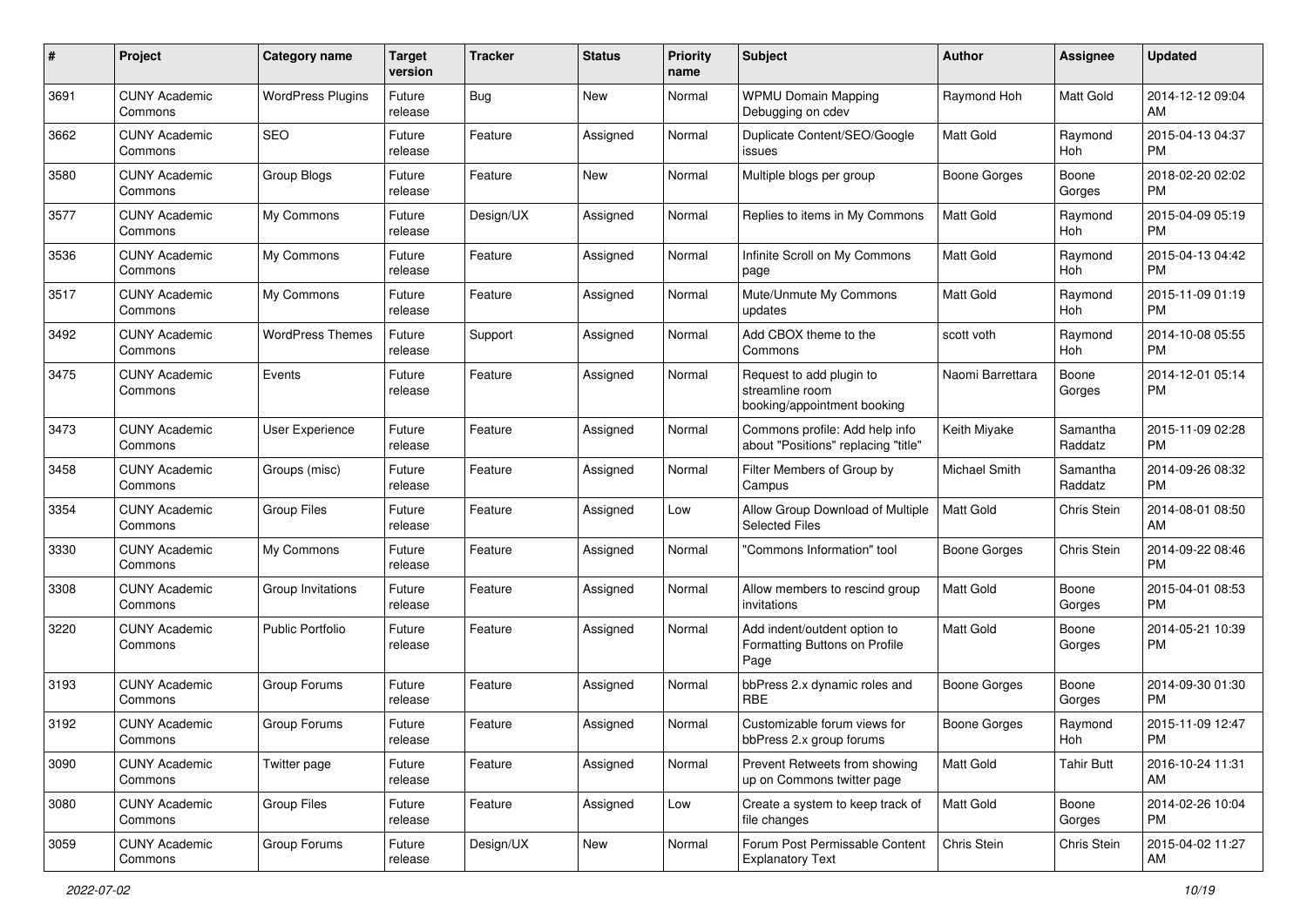| #    | <b>Project</b>                  | Category name            | <b>Target</b><br>version | <b>Tracker</b> | <b>Status</b>        | <b>Priority</b><br>name | <b>Subject</b>                                                                 | <b>Author</b>    | Assignee          | <b>Updated</b>                |
|------|---------------------------------|--------------------------|--------------------------|----------------|----------------------|-------------------------|--------------------------------------------------------------------------------|------------------|-------------------|-------------------------------|
| 3048 | <b>CUNY Academic</b><br>Commons | <b>Public Portfolio</b>  | Future<br>release        | Feature        | New                  | Low                     | Images for rich text profile fields                                            | Boone Gorges     | Boone<br>Gorges   | 2014-02-19 12:56<br><b>PM</b> |
| 3042 | <b>CUNY Academic</b><br>Commons | <b>Public Portfolio</b>  | Future<br>release        | Feature        | Assigned             | Normal                  | Browsing member interests                                                      | Matt Gold        | Boone<br>Gorges   | 2015-03-21 09:04<br><b>PM</b> |
| 3002 | <b>CUNY Academic</b><br>Commons | Search                   | Future<br>release        | Feature        | Assigned             | Normal                  | Overhaul CAC search by using<br>external search appliance                      | Boone Gorges     | Boone<br>Gorges   | 2020-07-15 03:05<br><b>PM</b> |
| 2881 | <b>CUNY Academic</b><br>Commons | <b>Public Portfolio</b>  | Future<br>release        | Feature        | Assigned             | Normal                  | Redesign the UX for Profiles                                                   | Chris Stein      | Chris Stein       | 2016-10-13 12:45<br><b>PM</b> |
| 2832 | <b>CUNY Academic</b><br>Commons | <b>Public Portfolio</b>  | Future<br>release        | Feature        | Assigned             | Normal                  | Improve interface for (not)<br>auto-linking profile fields                     | Boone Gorges     | Chris Stein       | 2015-01-05 08:52<br><b>PM</b> |
| 2754 | <b>CUNY Academic</b><br>Commons | Design                   | Future<br>release        | Feature        | Assigned             | Normal                  | Determine strategy for CAC logo<br>handling in top header                      | Micki Kaufman    | Chris Stein       | 2015-01-05 08:53<br><b>PM</b> |
| 2753 | <b>CUNY Academic</b><br>Commons | <b>Public Portfolio</b>  | Future<br>release        | Feature        | <b>New</b>           | Normal                  | Create actual actual tagification in<br>academic interests and other<br>fields | Micki Kaufman    | Boone<br>Gorges   | 2015-01-05 08:52<br><b>PM</b> |
| 2610 | <b>CUNY Academic</b><br>Commons | Group Invitations        | Future<br>release        | Feature        | Assigned             | Low                     | Request: Custom invitation<br>message to group invites                         | local admin      | Boone<br>Gorges   | 2015-11-09 06:13<br><b>PM</b> |
| 2523 | <b>CUNY Academic</b><br>Commons | <b>BuddyPress Docs</b>   | Future<br>release        | Feature        | Assigned             | Normal                  | Allow Users to Upload Images to<br><b>BP</b> Docs                              | Matt Gold        | Boone<br>Gorges   | 2015-11-09 06:14<br><b>PM</b> |
| 2325 | <b>CUNY Academic</b><br>Commons | <b>BuddyPress (misc)</b> | Future<br>release        | Feature        | Assigned             | Low                     | Profile should have separate fields<br>for first/last names                    | local admin      | Boone<br>Gorges   | 2015-11-09 06:09<br><b>PM</b> |
| 2223 | <b>CUNY Academic</b><br>Commons | <b>WordPress Plugins</b> | Future<br>release        | Feature        | Assigned             | Low                     | Add Participad to the CUNY<br><b>Academic Commons</b>                          | Matt Gold        | Boone<br>Gorges   | 2014-09-17 10:03<br><b>PM</b> |
| 2167 | <b>CUNY Academic</b><br>Commons | WordPress (misc)         | Future<br>release        | Bug            | Assigned             | Normal                  | CAC-Livestream Plugin Issues                                                   | Michael Smith    | Dominic<br>Giglio | 2015-01-02 03:06<br><b>PM</b> |
| 2013 | <b>CUNY Academic</b><br>Commons | Public Portfolio         | Future<br>release        | Feature        | Assigned             | Low                     | Have Profile Privacy Options show<br>up only for filled-in fields              | <b>Matt Gold</b> | Boone<br>Gorges   | 2015-11-09 06:09<br><b>PM</b> |
| 1983 | <b>CUNY Academic</b><br>Commons | Home Page                | Future<br>release        | Feature        | Assigned             | Low                     | Media Library integration with<br><b>Featured Content plugin</b>               | Boone Gorges     | Dominic<br>Giglio | 2014-03-17 10:34<br>AM        |
| 1888 | <b>CUNY Academic</b><br>Commons | Home Page                | Future<br>release        | Feature        | Assigned             | Normal                  | Refactor BP MPO Activity Filter to<br>support proper pagination                | Sarah Morgano    | Boone<br>Gorges   | 2014-05-01 07:11<br><b>PM</b> |
| 1744 | <b>CUNY Academic</b><br>Commons | <b>BuddyPress Docs</b>   | Future<br>release        | Feature        | Assigned             | Normal                  | Spreadsheet-style Docs                                                         | Boone Gorges     | Boone<br>Gorges   | 2015-11-09 06:13<br><b>PM</b> |
| 1562 | <b>CUNY Academic</b><br>Commons | <b>WordPress Plugins</b> | Future<br>release        | Feature        | Assigned             | Low                     | Play with NYT Collaborative<br>Authoring Tool                                  | <b>Matt Gold</b> | Boone<br>Gorges   | 2015-01-05 08:47<br><b>PM</b> |
| 1544 | <b>CUNY Academic</b><br>Commons | Groups (misc)            | Future<br>release        | Feature        | Reporter<br>Feedback | Normal                  | Group Filtering and Sorting                                                    | <b>Matt Gold</b> | Chris Stein       | 2019-03-01 02:25<br><b>PM</b> |
| 1508 | <b>CUNY Academic</b><br>Commons | WordPress (misc)         | Future<br>release        | Feature        | Assigned             | Normal                  | Share login cookies across<br>mapped domains                                   | Boone Gorges     | Boone<br>Gorges   | 2012-07-02 12:12<br><b>PM</b> |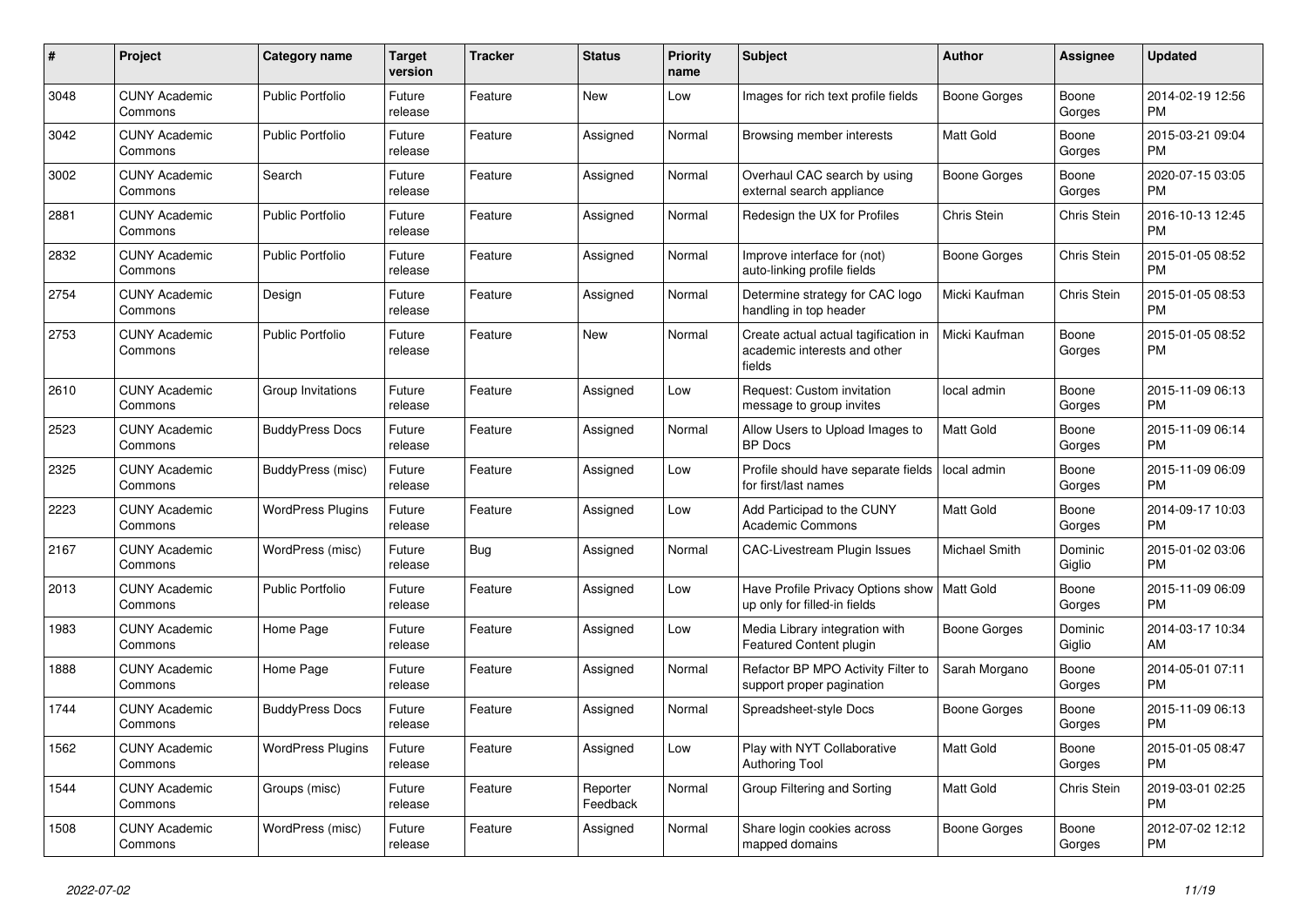| #    | Project                         | <b>Category name</b>     | <b>Target</b><br>version | <b>Tracker</b> | <b>Status</b>        | <b>Priority</b><br>name | <b>Subject</b>                                                               | <b>Author</b>       | <b>Assignee</b>     | <b>Updated</b>                |
|------|---------------------------------|--------------------------|--------------------------|----------------|----------------------|-------------------------|------------------------------------------------------------------------------|---------------------|---------------------|-------------------------------|
| 1460 | <b>CUNY Academic</b><br>Commons | Analytics                | Future<br>release        | Feature        | Assigned             | Normal                  | <b>Update System Report</b>                                                  | <b>Brian Foote</b>  | Boone<br>Gorges     | 2015-11-09 06:13<br>PM.       |
| 1456 | <b>CUNY Academic</b><br>Commons | Group Invitations        | Future<br>release        | Feature        | Reporter<br>Feedback | Low                     | Invite to Group Button from Profile<br>Field                                 | Matt Gold           | Samantha<br>Raddatz | 2015-11-09 05:59<br><b>PM</b> |
| 1423 | <b>CUNY Academic</b><br>Commons | <b>BuddyPress (misc)</b> | Future<br>release        | Feature        | Assigned             | Low                     | Show an avatar for pingback<br>comment activity items                        | Boone Gorges        | <b>Tahir Butt</b>   | 2016-10-24 12:03<br><b>PM</b> |
| 1422 | <b>CUNY Academic</b><br>Commons | <b>BuddyPress Docs</b>   | Future<br>release        | Feature        | Assigned             | Normal                  | Make "created Doc" activity icons<br>non-mini                                | Boone Gorges        | Boone<br>Gorges     | 2015-11-09 05:48<br><b>PM</b> |
| 1417 | <b>CUNY Academic</b><br>Commons | <b>BuddyPress Docs</b>   | Future<br>release        | Feature        | Assigned             | Low                     | Bulk actions for BuddyPress Docs                                             | Boone Gorges        | Boone<br>Gorges     | 2016-10-17 10:41<br><b>PM</b> |
| 1192 | <b>CUNY Academic</b><br>Commons | <b>Group Files</b>       | Future<br>release        | Feature        | Assigned             | Low                     | When posting group files, allow<br>users to add a category without<br>saving | <b>Matt Gold</b>    | Raymond<br>Hoh      | 2015-11-09 05:53<br><b>PM</b> |
| 1167 | <b>CUNY Academic</b><br>Commons | <b>Email Invitations</b> | Future<br>release        | Feature        | New                  | Low                     | Allow email invitations to be resent                                         | Boone Gorges        | Boone<br>Gorges     | 2015-11-12 12:53<br>AM        |
| 1166 | <b>CUNY Academic</b><br>Commons | <b>Email Invitations</b> | Future<br>release        | Feature        | New                  | Low                     | Better organizational tools for Sent<br>Invites                              | <b>Boone Gorges</b> | Boone<br>Gorges     | 2015-11-09 06:02<br><b>PM</b> |
| 1165 | <b>CUNY Academic</b><br>Commons | <b>Email Invitations</b> | Future<br>release        | Feature        | Assigned             | Low                     | Allow saved lists of invitees under<br>Send Invites                          | <b>Boone Gorges</b> | Boone<br>Gorges     | 2015-11-09 06:03<br><b>PM</b> |
| 1105 | <b>CUNY Academic</b><br>Commons | WordPress (misc)         | Future<br>release        | Feature        | Assigned             | Normal                  | Rephrase Blog Privacy Options                                                | Matt Gold           | Samantha<br>Raddatz | 2015-11-09 06:19<br><b>PM</b> |
| 940  | <b>CUNY Academic</b><br>Commons | Redmine                  | Future<br>release        | Feature        | Assigned             | Low                     | Communication with users after<br>releases                                   | Matt Gold           | Dominic<br>Giglio   | 2012-09-09 04:36<br><b>PM</b> |
| 860  | <b>CUNY Academic</b><br>Commons | Design                   | Future<br>release        | Design/UX      | Assigned             | Normal                  | <b>Standardize Button Treatment</b><br>Across the Commons                    | Chris Stein         | <b>Chris Stein</b>  | 2014-05-01 09:45<br>AM        |
| 658  | <b>CUNY Academic</b><br>Commons | <b>WordPress Plugins</b> | Future<br>release        | Feature        | Assigned             | Normal                  | Rebulid Sitewide Tag Suggestion                                              | Matt Gold           | Boone<br>Gorges     | 2015-01-05 08:47<br><b>PM</b> |
| 653  | <b>CUNY Academic</b><br>Commons | Group Blogs              | Future<br>release        | Feature        | Assigned             | Normal                  | Redesign Integration of Groups<br>and Blogs                                  | Matt Gold           | Samantha<br>Raddatz | 2015-11-09 05:40<br><b>PM</b> |
| 635  | <b>CUNY Academic</b><br>Commons | BuddyPress (misc)        | Future<br>release        | Feature        | Assigned             | Normal                  | Big Blue Button -<br>Videoconferencing in Groups and<br><b>Blogs</b>         | <b>Matt Gold</b>    | Boone<br>Gorges     | 2011-03-14 03:24<br><b>PM</b> |
| 618  | <b>CUNY Academic</b><br>Commons | <b>BuddyPress Docs</b>   | Future<br>release        | Feature        | Assigned             | Normal                  | BuddyPress Docs: export formats                                              | <b>Boone Gorges</b> | Boone<br>Gorges     | 2015-11-09 05:38<br>PM        |
| 599  | <b>CUNY Academic</b><br>Commons | BuddyPress (misc)        | Future<br>release        | Feature        | Assigned             | Normal                  | Consider adding rating plugins for<br><b>BuddyPress/BBPress</b>              | Matt Gold           | Boone<br>Gorges     | 2011-08-22 06:50<br><b>PM</b> |
| 585  | <b>CUNY Academic</b><br>Commons | Group Forums             | Future<br>release        | Feature        | Assigned             | Normal                  | Merge Forum Topics                                                           | Sarah Morgano       | Boone<br>Gorges     | 2011-07-06 04:11<br><b>PM</b> |
| 554  | <b>CUNY Academic</b><br>Commons | BuddyPress (misc)        | Future<br>release        | Feature        | Assigned             | Normal                  | Add Trackback notifications to<br>site-wide activity feed                    | Matt Gold           | Boone<br>Gorges     | 2015-11-09 06:19<br><b>PM</b> |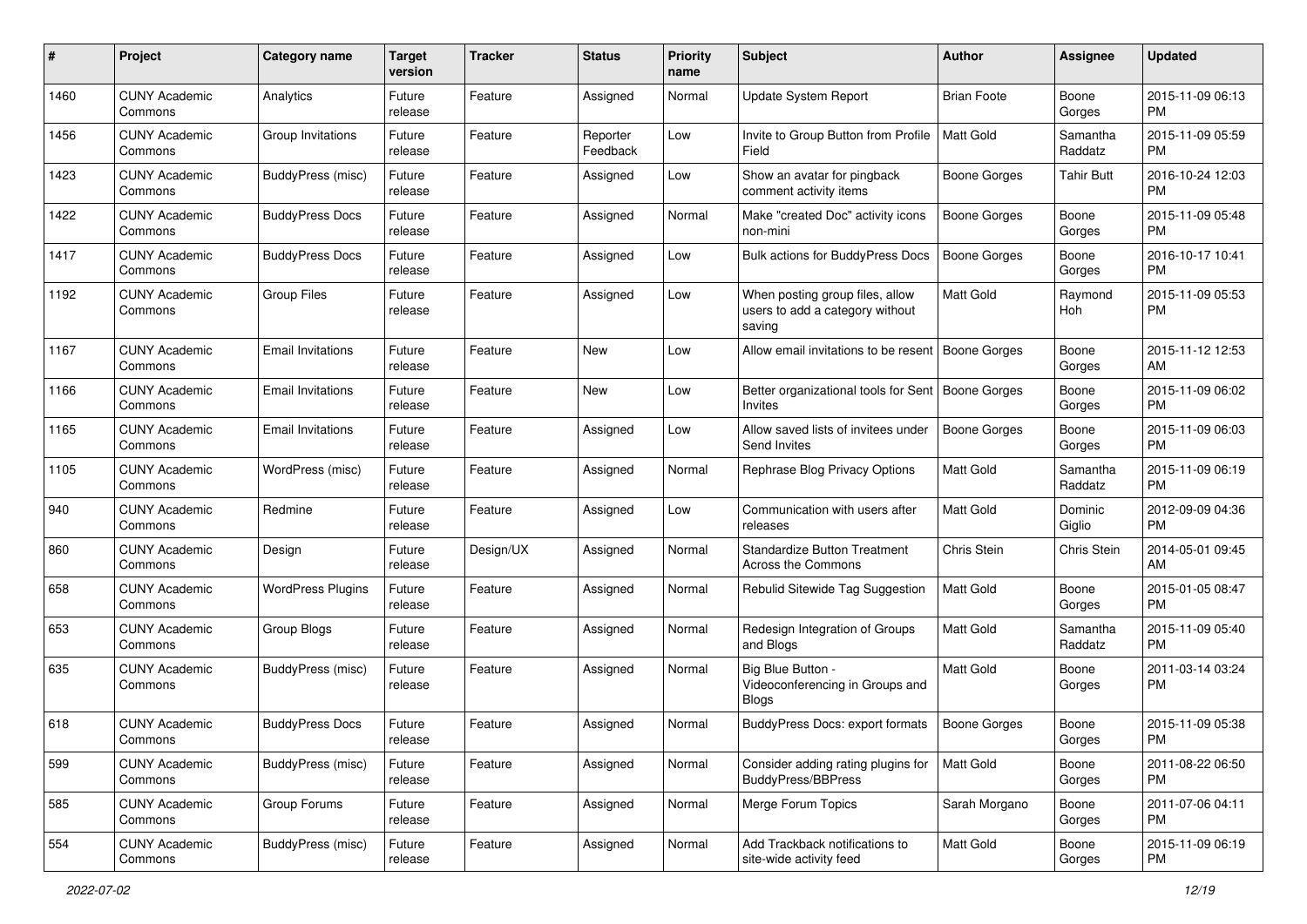| $\#$  | <b>Project</b>                  | <b>Category name</b>       | <b>Target</b><br>version | <b>Tracker</b> | <b>Status</b>        | Priority<br>name | <b>Subject</b>                                                                | <b>Author</b>           | Assignee            | <b>Updated</b>                |
|-------|---------------------------------|----------------------------|--------------------------|----------------|----------------------|------------------|-------------------------------------------------------------------------------|-------------------------|---------------------|-------------------------------|
| 519   | <b>CUNY Academic</b><br>Commons | <b>BuddyPress Docs</b>     | Future<br>release        | Feature        | Assigned             | Low              | TOC for individual docs - for new<br>BP "wiki-like" plugin                    | scott voth              | Boone<br>Gorges     | 2015-11-09 05:54<br><b>PM</b> |
| 500   | <b>CUNY Academic</b><br>Commons | BuddyPress (misc)          | Future<br>release        | Feature        | Assigned             | Normal           | <b>Export Group Data</b>                                                      | Matt Gold               | Boone<br>Gorges     | 2010-12-19 12:09<br><b>PM</b> |
| 497   | <b>CUNY Academic</b><br>Commons | <b>WordPress Plugins</b>   | Future<br>release        | Feature        | Assigned             | Normal           | Drag and Drop Ordering on<br><b>Gallery Post Plugin</b>                       | Matt Gold               | Ron Rennick         | 2015-11-09 06:18<br><b>PM</b> |
| 481   | <b>CUNY Academic</b><br>Commons | Groups (misc)              | Future<br>release        | Feature        | Assigned             | Normal           | ability to archive inactive groups<br>and blogs                               | Michael Mandiberg       | Samantha<br>Raddatz | 2015-11-09 05:56<br><b>PM</b> |
| 435   | <b>CUNY Academic</b><br>Commons | BuddyPress (misc)          | Future<br>release        | Feature        | Assigned             | Normal           | Include Avatar Images in Forum<br><b>Post Notification Emails</b>             | Matt Gold               | Boone<br>Gorges     | 2010-12-08 12:40<br><b>PM</b> |
| 412   | <b>CUNY Academic</b><br>Commons | <b>WordPress Themes</b>    | Future<br>release        | Feature        | Assigned             | Normal           | <b>Featured Themes</b>                                                        | Matt Gold               | Dominic<br>Giglio   | 2015-01-05 08:44<br><b>PM</b> |
| 377   | <b>CUNY Academic</b><br>Commons | BuddyPress (misc)          | Future<br>release        | Feature        | Assigned             | Normal           | Like buttons                                                                  | Matt Gold               | Boone<br>Gorges     | 2010-11-16 05:13<br><b>PM</b> |
| 370   | <b>CUNY Academic</b><br>Commons | Registration               | Future<br>release        | Feature        | Assigned             | High             | <b>Guest Accounts</b>                                                         | Matt Gold               | Matt Gold           | 2015-04-09 09:33<br><b>PM</b> |
| 365   | <b>CUNY Academic</b><br>Commons | WordPress (misc)           | Future<br>release        | Feature        | Assigned             | Normal           | <b>Create Mouseover Tooltips</b><br>throughout Site                           | Matt Gold               | Chris Stein         | 2015-11-09 06:18<br><b>PM</b> |
| 364   | <b>CUNY Academic</b><br>Commons | <b>WordPress Plugins</b>   | Future<br>release        | Feature        | <b>New</b>           | Normal           | <b>Bulletin Board</b>                                                         | <b>Matt Gold</b>        |                     | 2015-01-05 08:50<br><b>PM</b> |
| 333   | <b>CUNY Academic</b><br>Commons | <b>Email Notifications</b> | Future<br>release        | Feature        | Assigned             | Low              | Delay Forum Notification Email<br>Delivery Until After Editing Period<br>Ends | <b>Matt Gold</b>        | Raymond<br>Hoh      | 2015-11-09 06:01<br><b>PM</b> |
| 310   | <b>CUNY Academic</b><br>Commons | BuddyPress (misc)          | Future<br>release        | Feature        | Assigned             | Low              | <b>Friend Request Email</b>                                                   | <b>Matt Gold</b>        | Samantha<br>Raddatz | 2015-11-09 05:08<br><b>PM</b> |
| 308   | <b>CUNY Academic</b><br>Commons | Registration               | Future<br>release        | Feature        | <b>New</b>           | Normal           | Group recommendations for<br>signup process                                   | Boone Gorges            | Samantha<br>Raddatz | 2015-11-09 05:07<br><b>PM</b> |
| 287   | <b>CUNY Academic</b><br>Commons | WordPress (misc)           | Future<br>release        | Feature        | Assigned             | Normal           | Create troubleshooting tool for<br>account sign-up                            | Matt Gold               | Boone<br>Gorges     | 2015-11-09 06:17<br><b>PM</b> |
| 58    | <b>CUNY Academic</b><br>Commons | BuddyPress (misc)          | Future<br>release        | Feature        | Assigned             | Low              | Make member search sortable by<br>last name                                   | Roberta Brody           | Boone<br>Gorges     | 2010-08-26 02:38<br><b>PM</b> |
| 15923 | <b>CUNY Academic</b><br>Commons |                            | Not tracked              | Feature        | Reporter<br>Feedback | Normal           | <b>Bellows Plugin Adjustments</b>                                             | Laurie Hurson           |                     | 2022-04-20 10:10<br>AM        |
| 15816 | <b>CUNY Academic</b><br>Commons |                            | Not tracked              | Support        | New                  | Normal           | slow loading at SPS                                                           | Marilyn Weber           |                     | 2022-04-05 01:26<br><b>PM</b> |
| 15242 | <b>CUNY Academic</b><br>Commons | Performance                | Not tracked              | Bug            | Reporter<br>Feedback | Normal           | Slugist site                                                                  | Raffi<br>Khatchadourian | Boone<br>Gorges     | 2022-02-07 11:14<br>AM        |
| 15210 | CUNY Academic<br>Commons        | Analytics                  | Not tracked              | Design/UX      | <b>New</b>           | Normal           | Google Analytics improvements                                                 | Colin McDonald          | Boone<br>Gorges     | 2022-05-24 10:47<br>AM        |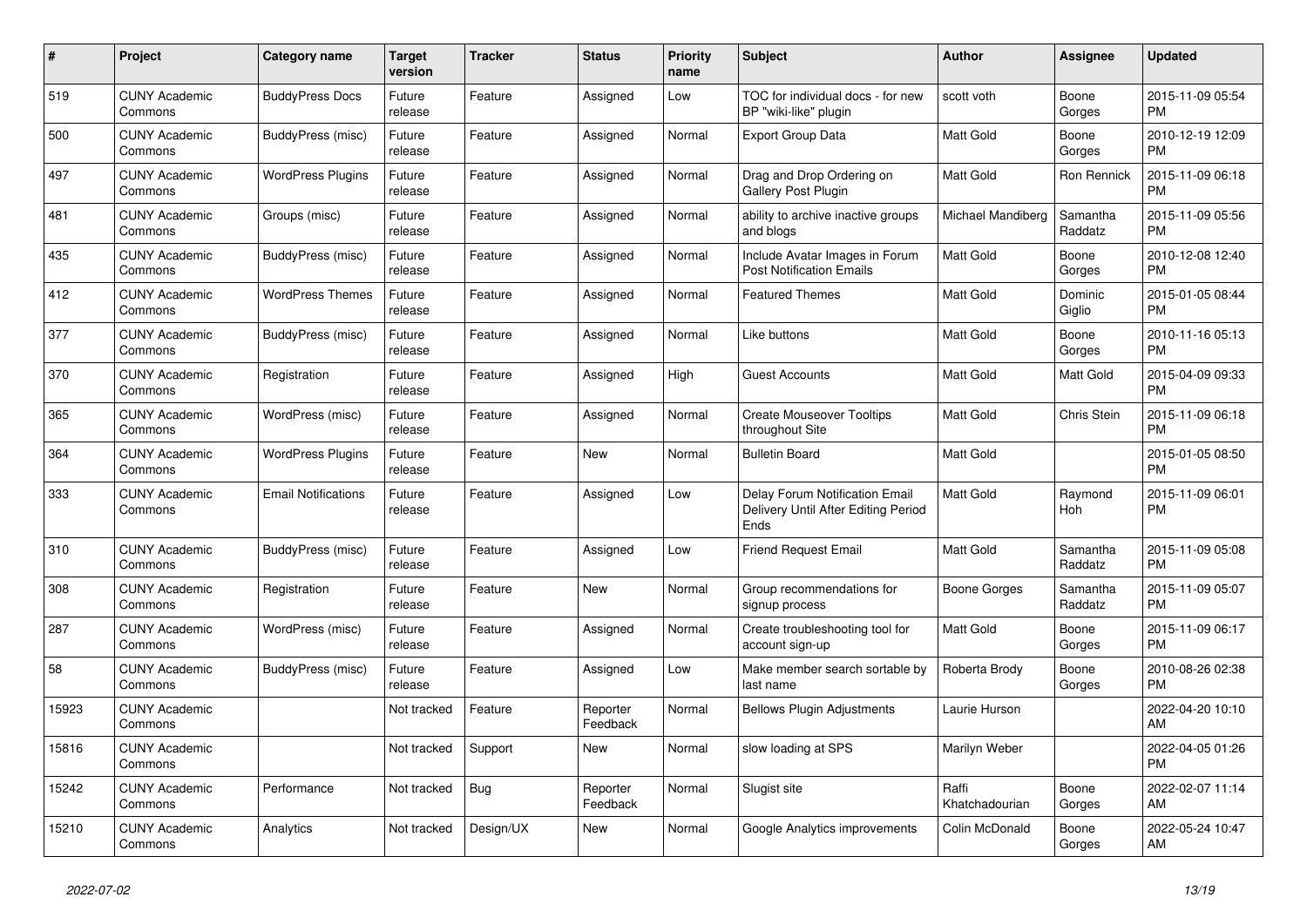| #     | Project                         | Category name           | <b>Target</b><br>version | <b>Tracker</b> | <b>Status</b>        | Priority<br>name | <b>Subject</b>                                                       | <b>Author</b>         | <b>Assignee</b> | <b>Updated</b>                |
|-------|---------------------------------|-------------------------|--------------------------|----------------|----------------------|------------------|----------------------------------------------------------------------|-----------------------|-----------------|-------------------------------|
| 15176 | <b>CUNY Academic</b><br>Commons |                         | Not tracked              | Support        | Reporter<br>Feedback | Normal           | Archiving Q Writing & Old<br>Wordpress Sites on the Commons          | Laurie Hurson         |                 | 2022-02-08 10:28<br>AM        |
| 14994 | <b>CUNY Academic</b><br>Commons | cdev.gc.cuny.edu        | Not tracked              | Support        | In Progress          | Normal           | Clear Cache on CDEV                                                  | scott voth            | Raymond<br>Hoh  | 2021-12-07 03:51<br><b>PM</b> |
| 14983 | <b>CUNY Academic</b><br>Commons | WordPress (misc)        | Not tracked              | Support        | Reporter<br>Feedback | Normal           | "Read More" tag not working                                          | Rebecca Krisel        | Raymond<br>Hoh  | 2021-11-23 01:17<br><b>PM</b> |
| 14911 | <b>CUNY Academic</b><br>Commons | <b>WordPress Themes</b> | Not tracked              | Support        | <b>New</b>           | Normal           | Twentytwentyone theme                                                | Marilyn Weber         |                 | 2021-10-28 10:37<br>AM        |
| 14900 | <b>CUNY Academic</b><br>Commons |                         | Not tracked              | Support        | Reporter<br>Feedback | Normal           | previous theme?                                                      | Marilyn Weber         |                 | 2021-10-25 10:31<br>AM        |
| 14842 | <b>CUNY Academic</b><br>Commons |                         | Not tracked              | Support        | Reporter<br>Feedback | Normal           | Question about widgets and block<br>editor                           | Gina Cherry           |                 | 2021-10-06 03:01<br><b>PM</b> |
| 14629 | <b>CUNY Academic</b><br>Commons |                         | Not tracked              | Bug            | Reporter<br>Feedback | Normal           | Possible Post Order Bug?                                             | <b>Syelle Graves</b>  |                 | 2021-09-14 10:47<br>AM        |
| 14538 | <b>CUNY Academic</b><br>Commons |                         | Not tracked              | Support        | Reporter<br>Feedback | Normal           | <b>Weebly To Commons</b>                                             | Laurie Hurson         |                 | 2021-09-14 10:47<br>AM        |
| 14504 | <b>CUNY Academic</b><br>Commons |                         | Not tracked              | Publicity      | Reporter<br>Feedback | Normal           | Adding showcases to home page<br>menu                                | Laurie Hurson         | Boone<br>Gorges | 2022-01-19 03:26<br><b>PM</b> |
| 14483 | <b>CUNY Academic</b><br>Commons | WordPress - Media       | Not tracked              | <b>Bug</b>     | Reporter<br>Feedback | Normal           | <b>Wordpress PDF Embed Stopped</b><br>Working after JITP Media Clone | <b>Patrick DeDauw</b> | Boone<br>Gorges | 2021-05-20 01:51<br><b>PM</b> |
| 14475 | <b>CUNY Academic</b><br>Commons |                         | Not tracked              | Publicity      | <b>New</b>           | Normal           | <b>OER Showcase Page</b>                                             | Laurie Hurson         | Laurie Hurson   | 2021-09-14 10:46<br>AM        |
| 14398 | <b>CUNY Academic</b><br>Commons |                         | Not tracked              | Support        | Reporter<br>Feedback | Normal           | Events plug-in notification problem                                  | Marilyn Weber         |                 | 2021-05-11 11:21<br>AM        |
| 14394 | <b>CUNY Academic</b><br>Commons |                         | Not tracked              | Feature        | <b>New</b>           | Normal           | Commons News Site - redesign                                         | scott voth            | scott voth      | 2021-09-14 10:46<br>AM        |
| 14074 | <b>CUNY Academic</b><br>Commons | WordPress (misc)        | Not tracked              | Support        | Reporter<br>Feedback | Normal           | page password protection problem                                     | Marilyn Weber         |                 | 2021-03-02 11:03<br>AM        |
| 13975 | <b>CUNY Academic</b><br>Commons | Social Paper            | Not tracked              | Support        | Reporter<br>Feedback | Normal           | can't approve comments on Social   Marilyn Weber<br>Paper paper      |                       |                 | 2021-02-12 09:33<br>AM        |
| 13949 | <b>CUNY Academic</b><br>Commons |                         | Not tracked              | Bug            | <b>New</b>           | Normal           | Continued debugging of runaway<br>MySQL connections                  | <b>Matt Gold</b>      | Boone<br>Gorges | 2021-09-14 10:42<br>AM        |
| 13912 | <b>CUNY Academic</b><br>Commons |                         | Not tracked              | Feature        | Hold                 | Low              | posting "missed schedule"                                            | Marilyn Weber         |                 | 2021-02-23 10:46<br>AM        |
| 13430 | <b>CUNY Academic</b><br>Commons | Reply By Email          | Not tracked              | Bug            | <b>New</b>           | Normal           | Delay in RBE                                                         | Luke Waltzer          | Raymond<br>Hoh  | 2020-10-13 11:16<br>AM        |
| 13328 | <b>CUNY Academic</b><br>Commons | Group Forums            | Not tracked              | Bug            | Reporter<br>Feedback | Normal           | cross-posting in two related<br>groups                               | Marilyn Weber         | Raymond<br>Hoh  | 2020-09-15 10:39<br><b>PM</b> |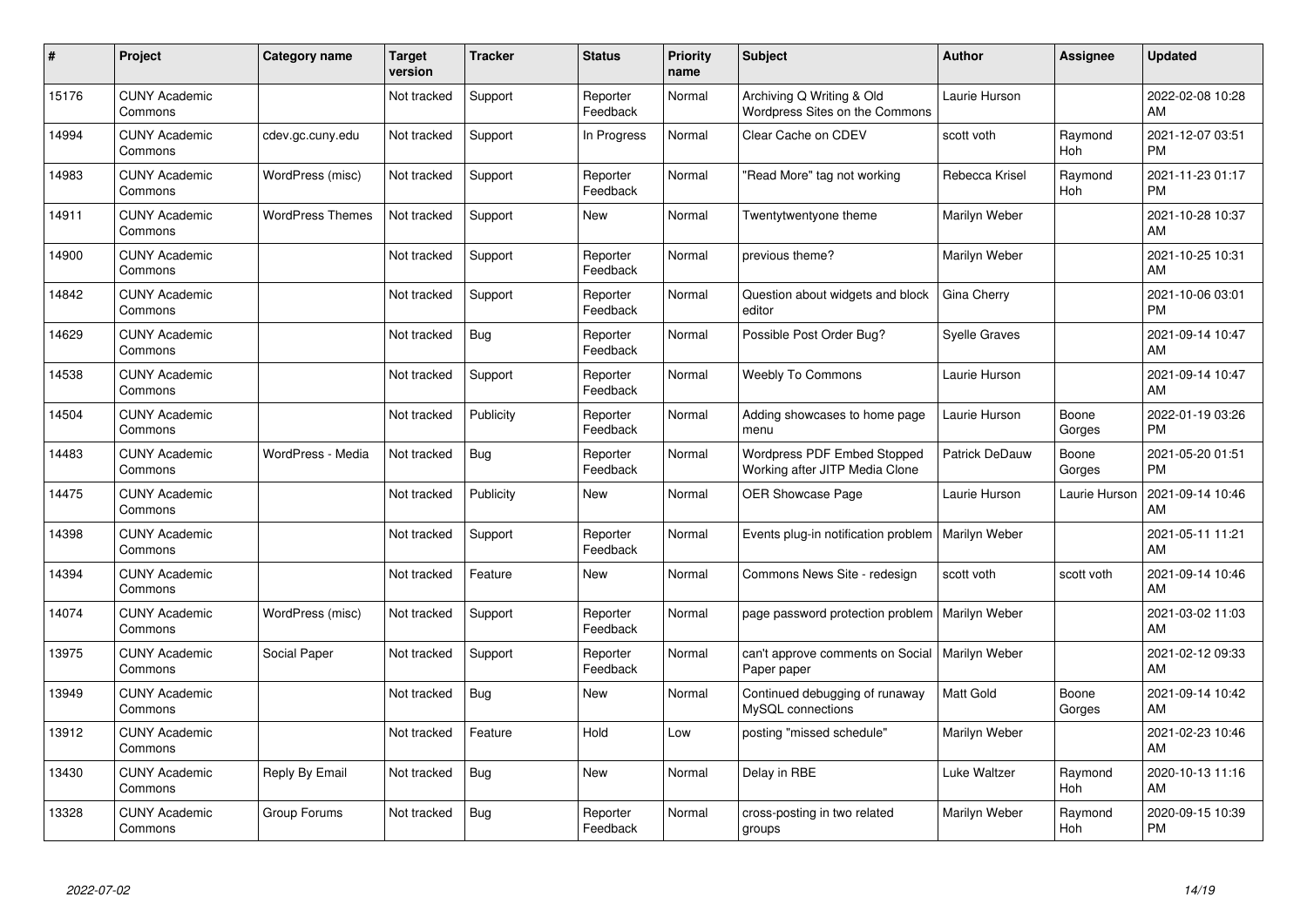| #     | Project                         | <b>Category name</b>     | <b>Target</b><br>version | <b>Tracker</b> | <b>Status</b>        | <b>Priority</b><br>name | <b>Subject</b>                                                                                | <b>Author</b>       | <b>Assignee</b>    | <b>Updated</b>                |
|-------|---------------------------------|--------------------------|--------------------------|----------------|----------------------|-------------------------|-----------------------------------------------------------------------------------------------|---------------------|--------------------|-------------------------------|
| 13286 | <b>CUNY Academic</b><br>Commons |                          | Not tracked              | Support        | New                  | Normal                  | problem connecting with<br>WordPress app                                                      | Marilyn Weber       | Raymond<br>Hoh     | 2020-09-08 11:16<br>AM        |
| 13255 | <b>CUNY Academic</b><br>Commons |                          | Not tracked              | Support        | Reporter<br>Feedback | Normal                  | Accessibility problems                                                                        | Marilyn Weber       |                    | 2020-09-01 05:48<br><b>PM</b> |
| 13034 | <b>CUNY Academic</b><br>Commons |                          | Not tracked              | Support        | Reporter<br>Feedback | Normal                  | a site is asking people to join the<br>Commons to get a download                              | Marilyn Weber       |                    | 2020-07-12 07:23<br>AM        |
| 12911 | <b>CUNY Academic</b><br>Commons |                          | Not tracked              | Feature        | New                  | Normal                  | Block access to xmlrpc.php based<br>on User-Agent                                             | <b>Boone Gorges</b> | Boone<br>Gorges    | 2020-06-09 05:12<br>PM.       |
| 12741 | <b>CUNY Academic</b><br>Commons | <b>WordPress Plugins</b> | Not tracked              | Support        | Reporter<br>Feedback | Normal                  | Tableau Public Viz Block                                                                      | Marilyn Weber       | Raymond<br>Hoh     | 2020-05-12 11:00<br>AM        |
| 12484 | <b>CUNY Academic</b><br>Commons |                          | Not tracked              | Support        | Reporter<br>Feedback | Normal                  | Sign up Code for COIL Course<br>starting in March                                             | Laurie Hurson       | Matt Gold          | 2020-03-02 02:26<br><b>PM</b> |
| 12438 | <b>CUNY Academic</b><br>Commons | Courses                  | Not tracked              | Bug            | New                  | Normal                  | Site appearing twice                                                                          | Laurie Hurson       | Boone<br>Gorges    | 2020-02-18 01:34<br>PM.       |
| 12436 | <b>CUNY Academic</b><br>Commons |                          | Not tracked              | <b>Bug</b>     | Assigned             | Normal                  | Nightly system downtime                                                                       | Boone Gorges        |                    | 2020-08-01 09:30<br>AM        |
| 12392 | <b>CUNY Academic</b><br>Commons | Help/Codex               | Not tracked              | Documentation  | New                  | Normal                  | Updates to Common Commons<br>Questions on Help Page                                           | scott voth          | Margaret<br>Galvan | 2020-02-11 10:53<br>AM        |
| 12382 | <b>CUNY Academic</b><br>Commons | Membership               | Not tracked              | Support        | New                  | Normal                  | Email request change                                                                          | Marilyn Weber       | Marilyn<br>Weber   | 2020-02-06 12:56<br><b>PM</b> |
| 12360 | <b>CUNY Academic</b><br>Commons | <b>WordPress Themes</b>  | Not tracked              | Bug            | Reporter<br>Feedback | Normal                  | site just says "DANTE We are<br>currently in maintenance mode,<br>please check back shortly." | Marilyn Weber       |                    | 2020-02-04 12:13<br><b>PM</b> |
| 12352 | <b>CUNY Academic</b><br>Commons |                          | Not tracked              | Support        | New                  | Normal                  | "posts list" page builder block<br>option                                                     | Marilyn Weber       |                    | 2020-02-03 01:29<br><b>PM</b> |
| 12350 | <b>CUNY Academic</b><br>Commons | Blogs (BuddyPress)       | Not tracked              | Support        | Reporter<br>Feedback | Normal                  | URL creation problem                                                                          | Marilyn Weber       |                    | 2020-02-03 11:27<br>AM        |
| 12328 | <b>CUNY Academic</b><br>Commons |                          | Not tracked              | Support        | New                  | Normal                  | Sign up Code for Non-CUNY<br>Faculty                                                          | Laurie Hurson       |                    | 2020-01-28 10:25<br>AM        |
| 12247 | <b>CUNY Academic</b><br>Commons | Publicity                | Not tracked              | Support        | <b>New</b>           | Normal                  | Screenshot of First Commons<br>Homepage                                                       | scott voth          | scott voth         | 2020-01-14 12:08<br><b>PM</b> |
| 12198 | <b>CUNY Academic</b><br>Commons |                          | Not tracked              | <b>Bug</b>     | Reporter<br>Feedback | Normal                  | Duplicate listing in My Sites                                                                 | Tom Harbison        |                    | 2019-12-09 05:50<br><b>PM</b> |
| 12004 | <b>CUNY Academic</b><br>Commons |                          | Not tracked              | Support        | Reporter<br>Feedback | Normal                  | Notifications for spam blog<br>comments                                                       | Gina Cherry         | Raymond<br>Hoh     | 2019-11-01 12:05<br><b>PM</b> |
| 11883 | <b>CUNY Academic</b><br>Commons | Help/Codex               | Not tracked              | Support        | New                  | Normal                  | Need Embedding Help Page<br>Update (Tableau)                                                  | Anthony Wheeler     | scott voth         | 2019-09-24 08:49<br>AM        |
| 11879 | <b>CUNY Academic</b><br>Commons |                          | Not tracked              | Bug            | New                  | Normal                  | Hypothesis comments appearing<br>on multiple, different pdfs across<br>blogs                  | Laurie Hurson       | Laurie Hurson      | 2019-09-19 02:39<br><b>PM</b> |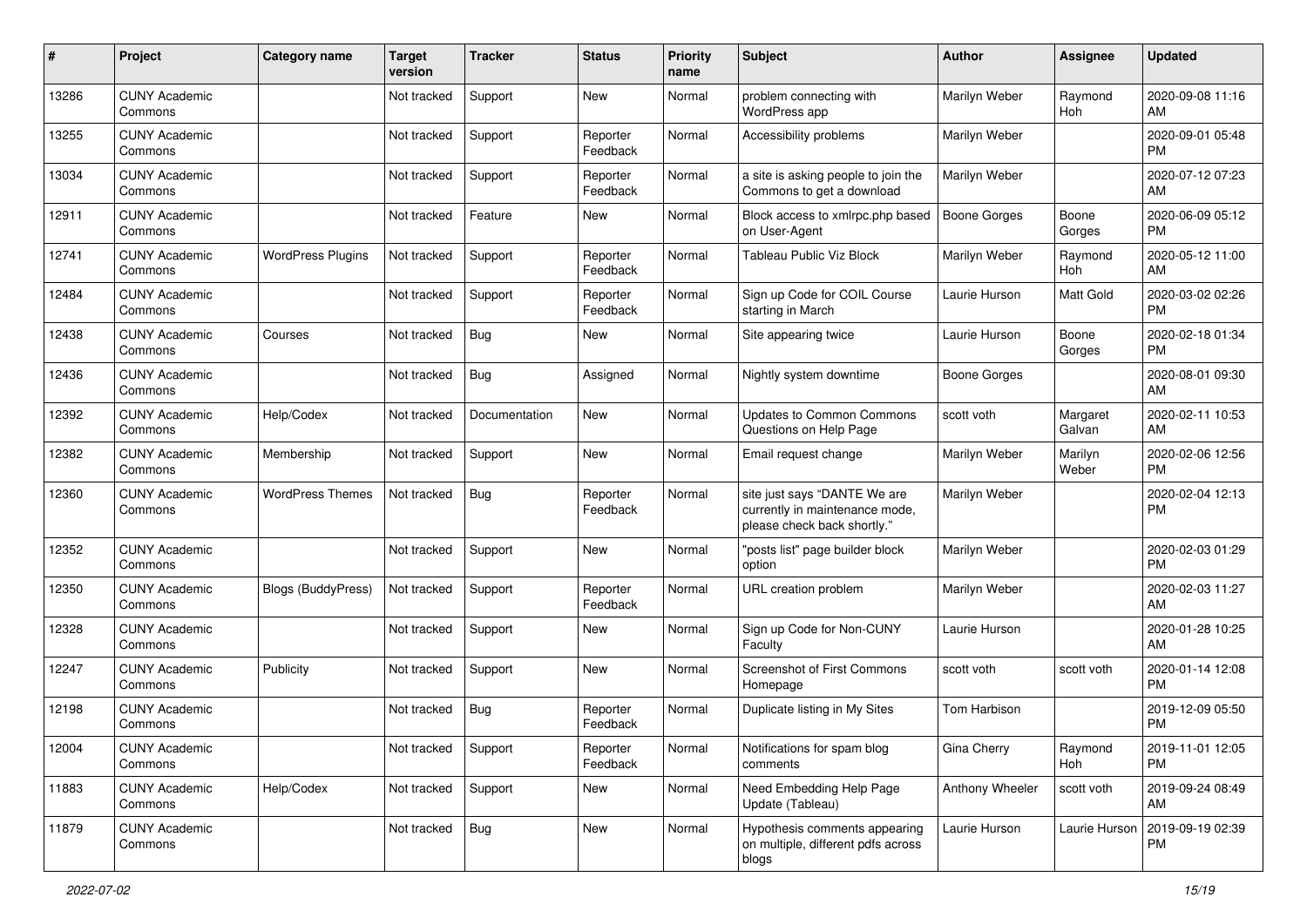| #     | Project                         | <b>Category name</b>     | <b>Target</b><br>version | <b>Tracker</b> | <b>Status</b>        | <b>Priority</b><br>name | <b>Subject</b>                                                                       | <b>Author</b>           | Assignee           | <b>Updated</b>                |
|-------|---------------------------------|--------------------------|--------------------------|----------------|----------------------|-------------------------|--------------------------------------------------------------------------------------|-------------------------|--------------------|-------------------------------|
| 11848 | <b>CUNY Academic</b><br>Commons |                          | Not tracked              | Support        | Hold                 | Normal                  | a Dean of Faculty wants to share<br>a large file                                     | Marilyn Weber           |                    | 2019-09-24 08:44<br>AM        |
| 11787 | <b>CUNY Academic</b><br>Commons |                          | Not tracked              | Support        | Reporter<br>Feedback | Normal                  | automated comments notifications<br>on ZenDesk                                       | Marilyn Weber           |                    | 2019-08-26 06:18<br><b>PM</b> |
| 11771 | <b>CUNY Academic</b><br>Commons |                          | Not tracked              | Support        | Reporter<br>Feedback | Normal                  | post displays in sections                                                            | Marilyn Weber           |                    | 2019-08-20 10:34<br>AM        |
| 11624 | <b>CUNY Academic</b><br>Commons | WordPress (misc)         | Not tracked              | Support        | <b>New</b>           | Normal                  | Change pages into posts or swap<br>database for a Commons site?                      | Stephen Klein           | Raymond<br>Hoh     | 2019-07-09 11:04<br>AM        |
| 11556 | <b>CUNY Academic</b><br>Commons | Courses                  | Not tracked              | Bug            | Reporter<br>Feedback | Normal                  | Instructor name given in course<br>listing                                           | Tom Harbison            |                    | 2019-06-25 04:12<br><b>PM</b> |
| 11545 | <b>CUNY Academic</b><br>Commons | <b>WordPress Plugins</b> | Not tracked              | Support        | <b>New</b>           | Normal                  | Twitter searches in WordPress                                                        | Gina Cherry             | Matt Gold          | 2019-09-23 01:03<br><b>PM</b> |
| 11519 | <b>CUNY Academic</b><br>Commons |                          | Not tracked              | Support        | Assigned             | Normal                  | comment option not appearing                                                         | Marilyn Weber           |                    | 2019-09-24 10:28<br>AM        |
| 11517 | <b>CUNY Academic</b><br>Commons |                          | Not tracked              | Feature        | Assigned             | Normal                  | wp-accessibility plugin should not<br>strip 'target="_blank"' by default             | <b>Boone Gorges</b>     | Laurie Hurson      | 2019-09-24 09:57<br>AM        |
| 11509 | <b>CUNY Academic</b><br>Commons |                          | Not tracked              | Support        | Reporter<br>Feedback | Normal                  | deleted Page causing a Menu<br>problem?                                              | Marilyn Weber           |                    | 2019-06-04 09:54<br>AM        |
| 11493 | <b>CUNY Academic</b><br>Commons | Domain Mapping           | Not tracked              | Support        | Reporter<br>Feedback | Normal                  | Domain Mapping Request - Talia<br>Schaffer                                           | scott voth              | Matt Gold          | 2019-08-06 08:39<br>AM        |
| 11449 | <b>CUNY Academic</b><br>Commons | WordPress - Media        | Not tracked              | Support        | Reporter<br>Feedback | Normal                  | Cloning Media Library for JITP<br>from Staging to Production Site                    | Patrick DeDauw          | Boone<br>Gorges    | 2019-05-13 12:00<br><b>PM</b> |
| 11415 | <b>CUNY Academic</b><br>Commons | <b>WordPress Plugins</b> | Not tracked              | Bug            | Reporter<br>Feedback | Normal                  | <b>Blog Subscriptions in Jetpack</b>                                                 | Laurie Hurson           |                    | 2019-05-14 10:34<br>AM        |
| 11393 | <b>CUNY Academic</b><br>Commons |                          | Not tracked              | Publicity      | <b>New</b>           | Normal                  | After 1.15 release, ceate a hero<br>slide and post about adding a site<br>to a group | scott voth              | Patrick<br>Sweeney | 2019-05-14 10:32<br>AM        |
| 11386 | <b>CUNY Academic</b><br>Commons | WordPress - Media        | Not tracked              | Support        | Reporter<br>Feedback | Normal                  | disappearing images                                                                  | scott voth              | Boone<br>Gorges    | 2019-05-14 10:32<br>AM        |
| 11149 | <b>CUNY Academic</b><br>Commons |                          | Not tracked              | Support        | Reporter<br>Feedback | Normal                  | comments getting blocked                                                             | Marilyn Weber           | Raymond<br>Hoh     | 2019-03-26 11:40<br>AM        |
| 11120 | <b>CUNY Academic</b><br>Commons | <b>WordPress Plugins</b> | Not tracked              | Bug            | Reporter<br>Feedback | Normal                  | Events Manager Events Not<br>Showing Up                                              | Mark Webb               |                    | 2019-02-27 04:10<br><b>PM</b> |
| 11077 | <b>CUNY Academic</b><br>Commons | Events                   | Not tracked              | Feature        | Reporter<br>Feedback | Normal                  | Show event category description<br>in event list view                                | Raffi<br>Khatchadourian |                    | 2019-02-12 10:38<br><b>PM</b> |
| 10982 | <b>CUNY Academic</b><br>Commons | Domain Mapping           | Not tracked              | Support        | Reporter<br>Feedback | Normal                  | <b>CNAME</b> question                                                                | scott voth              |                    | 2019-01-22 04:29<br><b>PM</b> |
| 10839 | <b>CUNY Academic</b><br>Commons | About page               | Not tracked              | Support        | <b>New</b>           | Normal                  | <b>Mission Statement Needs</b><br>Revision                                           | scott voth              | Matt Gold          | 2018-12-26 10:58<br>AM        |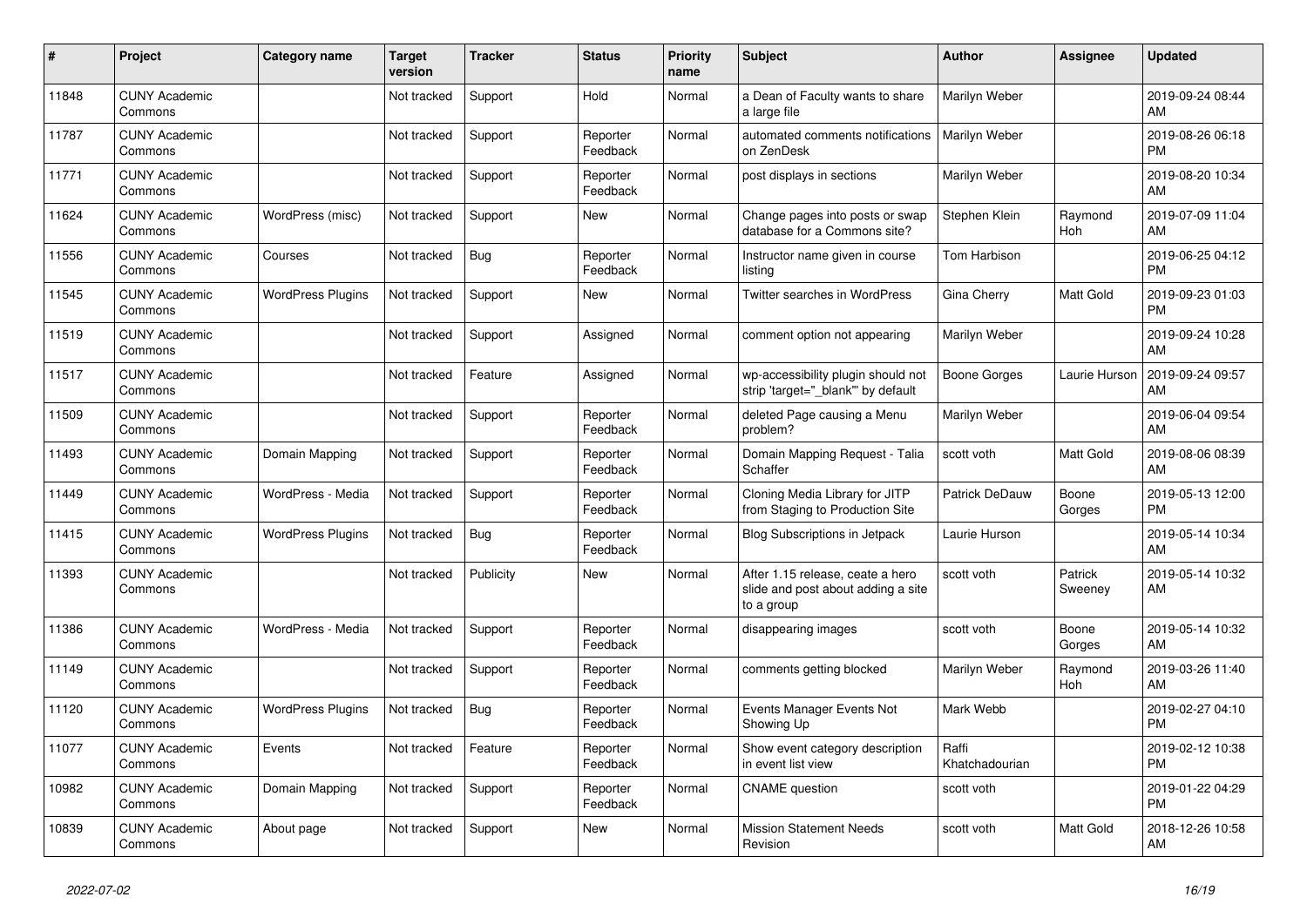| #     | Project                         | <b>Category name</b>       | <b>Target</b><br>version | <b>Tracker</b> | <b>Status</b>        | <b>Priority</b><br>name | <b>Subject</b>                                                                                                                               | <b>Author</b>           | <b>Assignee</b>  | <b>Updated</b>                |
|-------|---------------------------------|----------------------------|--------------------------|----------------|----------------------|-------------------------|----------------------------------------------------------------------------------------------------------------------------------------------|-------------------------|------------------|-------------------------------|
| 10794 | <b>CUNY Academic</b><br>Commons | Performance                | Not tracked              | Bug            | <b>New</b>           | Normal                  | Memcached connection<br>occasionally breaks                                                                                                  | Boone Gorges            | Boone<br>Gorges  | 2018-12-06 03:30<br><b>PM</b> |
| 10769 | <b>CUNY Academic</b><br>Commons | <b>WordPress Themes</b>    | Not tracked              | Bug            | Reporter<br>Feedback | Normal                  | 2011 Theme Sidebar                                                                                                                           | Mark Webb               |                  | 2018-12-04 04:09<br><b>PM</b> |
| 10678 | <b>CUNY Academic</b><br>Commons |                            | Not tracked              | Bug            | Reporter<br>Feedback | High                    | Newsletter Plugin Not Sending<br>Out Newsletters                                                                                             | Mark Webb               | Boone<br>Gorges  | 2019-09-16 09:38<br><b>PM</b> |
| 10657 | <b>CUNY Academic</b><br>Commons |                            | Not tracked              | Support        | Reporter<br>Feedback | Normal                  | child theme problems                                                                                                                         | Marilyn Weber           |                  | 2018-11-08 01:19<br><b>PM</b> |
| 10273 | <b>CUNY Academic</b><br>Commons | Registration               | Not tracked              | Support        | Reporter<br>Feedback | Normal                  | users combining CF and campus<br>address                                                                                                     | Marilyn Weber           |                  | 2019-09-18 10:58<br>AM        |
| 10262 | <b>CUNY Academic</b><br>Commons |                            | Not tracked              | <b>Bug</b>     | Reporter<br>Feedback | Normal                  | Newsletter Plugin: Broken Image<br>at Bottom of All Newsletters                                                                              | Mark Webb               | Raymond<br>Hoh   | 2018-08-30 05:17<br><b>PM</b> |
| 10040 | <b>CUNY Academic</b><br>Commons | WordPress (misc)           | Not tracked              | Bug            | Reporter<br>Feedback | Normal                  | User doesn't see full list of themes                                                                                                         | <b>Matt Gold</b>        | Boone<br>Gorges  | 2018-07-25 10:12<br>AM        |
| 9979  | <b>CUNY Academic</b><br>Commons | <b>Email Notifications</b> | Not tracked              | Bug            | Reporter<br>Feedback | Normal                  | Reports of slow email activation<br>emails                                                                                                   | <b>Matt Gold</b>        | Boone<br>Gorges  | 2018-08-29 09:40<br><b>PM</b> |
| 9941  | <b>CUNY Academic</b><br>Commons | Wiki                       | Not tracked              | Support        | Assigned             | Normal                  | Wiki functionality                                                                                                                           | <b>Matt Gold</b>        | Boone<br>Gorges  | 2018-06-26 10:57<br>AM        |
| 9908  | <b>CUNY Academic</b><br>Commons |                            | Not tracked              | Feature        | <b>New</b>           | Normal                  | Is it possible to send email<br>updates to users (or an email<br>address not on the list) for only a<br>single page AFTER being<br>prompted? | <b>Michael Shields</b>  | scott voth       | 2018-06-11 01:34<br><b>PM</b> |
| 9729  | <b>CUNY Academic</b><br>Commons | <b>SEO</b>                 | Not tracked              | Support        | <b>New</b>           | Normal                  | 503 Errors showing on<br>newlaborforum.cuny.edu                                                                                              | Diane Krauthamer        | Raymond<br>Hoh   | 2018-05-22 04:48<br><b>PM</b> |
| 9643  | <b>CUNY Academic</b><br>Commons | Publicity                  | Not tracked              | Feature        | <b>New</b>           | Normal                  | Create a page on the Commons<br>for logos etc.                                                                                               | Stephen Real            | Stephen Real     | 2018-04-24 10:53<br>AM        |
| 9515  | <b>CUNY Academic</b><br>Commons | <b>WordPress Plugins</b>   | Not tracked              | Bug            | Reporter<br>Feedback | Normal                  | Text to Speech plugin - "More<br>Slowly" checkbox not working                                                                                | scott voth              | Boone<br>Gorges  | 2018-06-13 02:26<br><b>PM</b> |
| 9420  | <b>CUNY Academic</b><br>Commons | cuny.is                    | Not tracked              | Feature        | New                  | Normal                  | Request for http://cuny.is/streams                                                                                                           | Raffi<br>Khatchadourian | Marilyn<br>Weber | 2018-04-02 10:08<br>AM        |
| 9346  | <b>CUNY Academic</b><br>Commons | WordPress (misc)           | Not tracked              | <b>Bug</b>     | <b>New</b>           | Normal                  | Clone cetls.bmcc.cuny.edu for<br>development                                                                                                 | Owen Roberts            | Raymond<br>Hoh   | 2018-03-06 05:35<br><b>PM</b> |
| 9060  | <b>CUNY Academic</b><br>Commons | Commons In A Box           | Not tracked              | Bug            | Hold                 | Normal                  | Problems with CBox image library<br>/ upload                                                                                                 | Lisa Rhody              | Raymond<br>Hoh   | 2018-01-10 03:26<br><b>PM</b> |
| 9015  | <b>CUNY Academic</b><br>Commons | Groups (misc)              | Not tracked              | Outreach       | Assigned             | Normal                  | Email group admins the email<br>addresses of their groups                                                                                    | <b>Matt Gold</b>        | Matt Gold        | 2018-01-02 09:54<br>AM        |
| 8991  | <b>CUNY Academic</b><br>Commons | Reply By Email             | Not tracked              | Bug            | Hold                 | Normal                  | RBE duplicate email message<br>issue                                                                                                         | <b>Matt Gold</b>        | Raymond<br>Hoh   | 2018-02-18 08:53<br><b>PM</b> |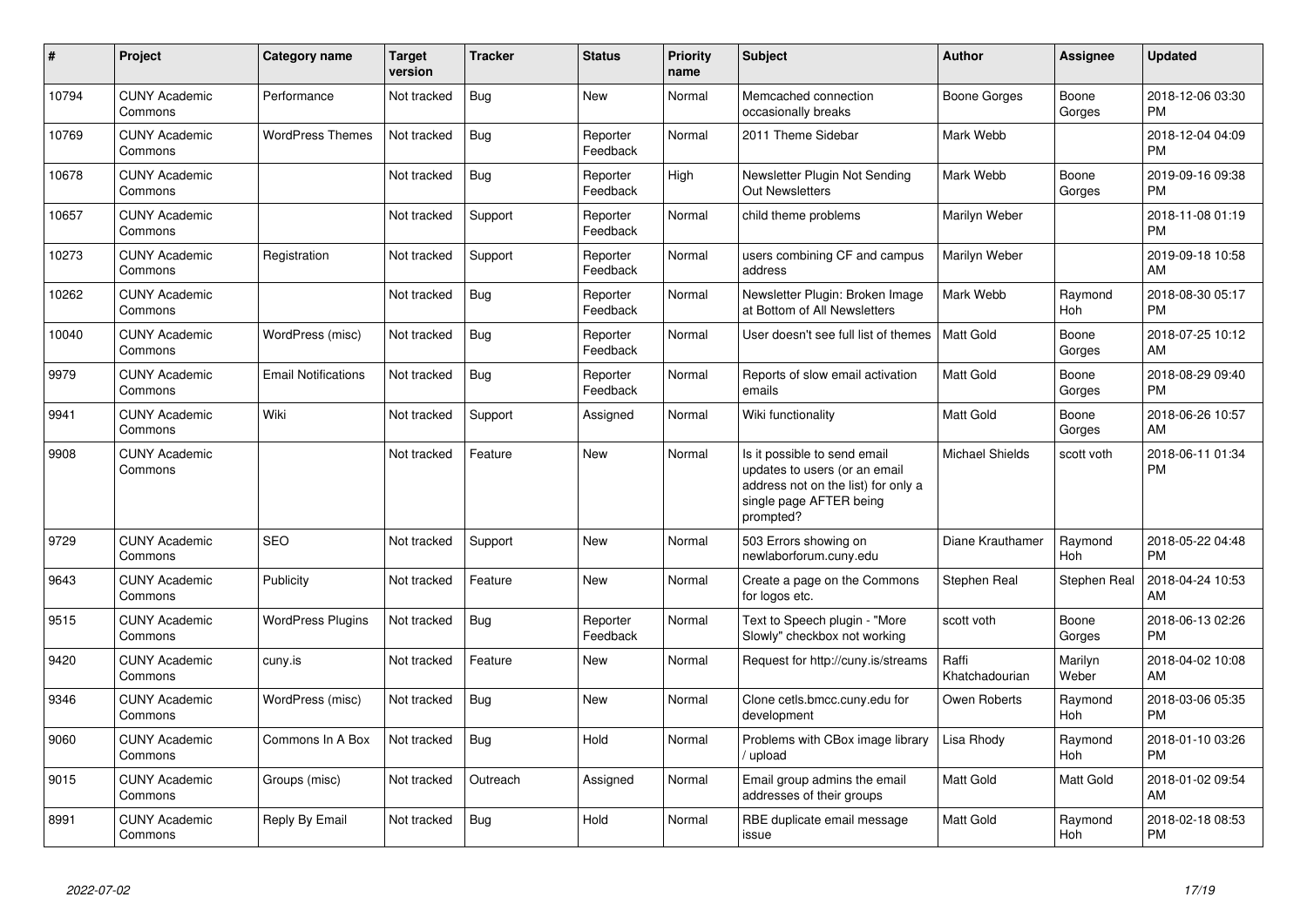| #    | <b>Project</b>                  | <b>Category name</b> | <b>Target</b><br>version | <b>Tracker</b> | <b>Status</b>        | <b>Priority</b><br>name | <b>Subject</b>                                                                        | <b>Author</b>       | Assignee              | <b>Updated</b>                |
|------|---------------------------------|----------------------|--------------------------|----------------|----------------------|-------------------------|---------------------------------------------------------------------------------------|---------------------|-----------------------|-------------------------------|
| 8976 | <b>CUNY Academic</b><br>Commons | Reply By Email       | Not tracked              | Feature        | Assigned             | Normal                  | Package RBE new topics posting?                                                       | Matt Gold           | Raymond<br><b>Hoh</b> | 2017-12-04 02:34<br><b>PM</b> |
| 8902 | <b>CUNY Academic</b><br>Commons | Design               | Not tracked              | Feature        | Assigned             | Normal                  | Report back on research on<br><b>BuddyPress themes</b>                                | Matt Gold           | <b>Michael Smith</b>  | 2017-11-10 12:31<br>PM        |
| 8898 | <b>CUNY Academic</b><br>Commons | Social Paper         | Not tracked              | Feature        | Assigned             | Normal                  | Usage data on docs and social<br>paper                                                | Matt Gold           | Matt Gold             | 2017-11-16 11:32<br>AM        |
| 8837 | <b>CUNY Academic</b><br>Commons |                      | Not tracked              | Feature        | Assigned             | Normal                  | Create a form to request info from<br>people requesting premium<br>themes and plugins | <b>Matt Gold</b>    | Marilyn<br>Weber      | 2017-11-14 03:35<br><b>PM</b> |
| 8666 | <b>CUNY Academic</b><br>Commons | Teaching             | Not tracked              | Documentation  | Assigned             | Normal                  | Create Teaching on the Commons<br><b>Resource Page</b>                                | Matt Gold           | Laurie Hurson         | 2019-09-23 03:16<br>PM        |
| 8607 | <b>CUNY Academic</b><br>Commons |                      | Not tracked              | Support        | <b>New</b>           | Normal                  | Paypal?                                                                               | Marilyn Weber       | Matt Gold             | 2018-05-15 01:37<br><b>PM</b> |
| 8440 | <b>CUNY Academic</b><br>Commons | Onboarding           | Not tracked              | <b>Bug</b>     | <b>New</b>           | Normal                  | Create Test Email Accounts for<br><b>Onboarding Project</b>                           | Stephen Real        | Stephen Real          | 2017-08-01 09:49<br><b>PM</b> |
| 7928 | <b>CUNY Academic</b><br>Commons | Group Forums         | Not tracked              | <b>Bug</b>     | <b>New</b>           | Normal                  | Duplicate Forum post                                                                  | <b>Luke Waltzer</b> | Raymond<br><b>Hoh</b> | 2017-04-11 09:27<br><b>PM</b> |
| 7828 | <b>CUNY Academic</b><br>Commons |                      | Not tracked              | Feature        | Assigned             | Normal                  | Theme Assessment 2017                                                                 | Margaret Galvan     | Margaret<br>Galvan    | 2017-05-02 10:41<br><b>PM</b> |
| 6995 | <b>CUNY Academic</b><br>Commons | Home Page            | Not tracked              | <b>Bug</b>     | Assigned             | Normal                  | member filter on homepage not<br>working                                              | Matt Gold           | Raymond<br>Hoh        | 2016-12-11 09:46<br>PM        |
| 6671 | <b>CUNY Academic</b><br>Commons | Reply By Email       | Not tracked              | Bug            | Assigned             | Normal                  | "Post too often" RBE error<br>message                                                 | Matt Gold           | Raymond<br>Hoh        | 2016-11-11 09:55<br>AM        |
| 6665 | <b>CUNY Academic</b><br>Commons |                      | Not tracked              | Publicity      | New                  | Normal                  | Dead Link in 1.10 announcement<br>post                                                | Paige Dupont        | <b>Stephen Real</b>   | 2016-12-01 03:11<br><b>PM</b> |
| 6644 | <b>CUNY Academic</b><br>Commons |                      | Not tracked              | Bug            | Reporter<br>Feedback | High                    | White Screen at Login Pge                                                             | Luke Waltzer        | Raymond<br>Hoh        | 2016-11-21 10:34<br><b>PM</b> |
| 6298 | <b>CUNY Academic</b><br>Commons | User Experience      | Not tracked              | Design/UX      | Assigned             | Normal                  | Examine data from survey                                                              | Matt Gold           | Margaret<br>Galvan    | 2016-10-14 12:16<br><b>PM</b> |
| 6115 | <b>CUNY Academic</b><br>Commons | Publicity            | Not tracked              | Feature        | Assigned             | Normal                  | create digital signage for GC                                                         | Matt Gold           | scott voth            | 2016-10-11 10:09<br>PM        |
| 5679 | <b>CUNY Academic</b><br>Commons | Analytics            | Not tracked              | Feature        | <b>New</b>           | Normal                  | Logged In Users for GA                                                                | Valerie Townsend    | Valerie<br>Townsend   | 2016-06-11 09:49<br>AM        |
| 5317 | <b>CUNY Academic</b><br>Commons | Group Blogs          | Not tracked              | Bug            | Reporter<br>Feedback | Normal                  | Notifications of New Post Didn't<br>Come                                              | Luke Waltzer        | Samantha<br>Raddatz   | 2016-03-21 10:41<br><b>PM</b> |
| 5298 | <b>CUNY Academic</b><br>Commons |                      | Not tracked              | Publicity      | New                  | Normal                  | Survey Pop-Up Text                                                                    | Samantha Raddatz    | Samantha<br>Raddatz   | 2016-03-22 12:27<br><b>PM</b> |
| 4986 | <b>CUNY Academic</b><br>Commons | ZenDesk              | Not tracked              | Support        | Assigned             | Normal                  | Prepare documentation for<br>Zendesk re web widget                                    | Matt Gold           | Samantha<br>Raddatz   | 2016-02-25 03:09<br><b>PM</b> |